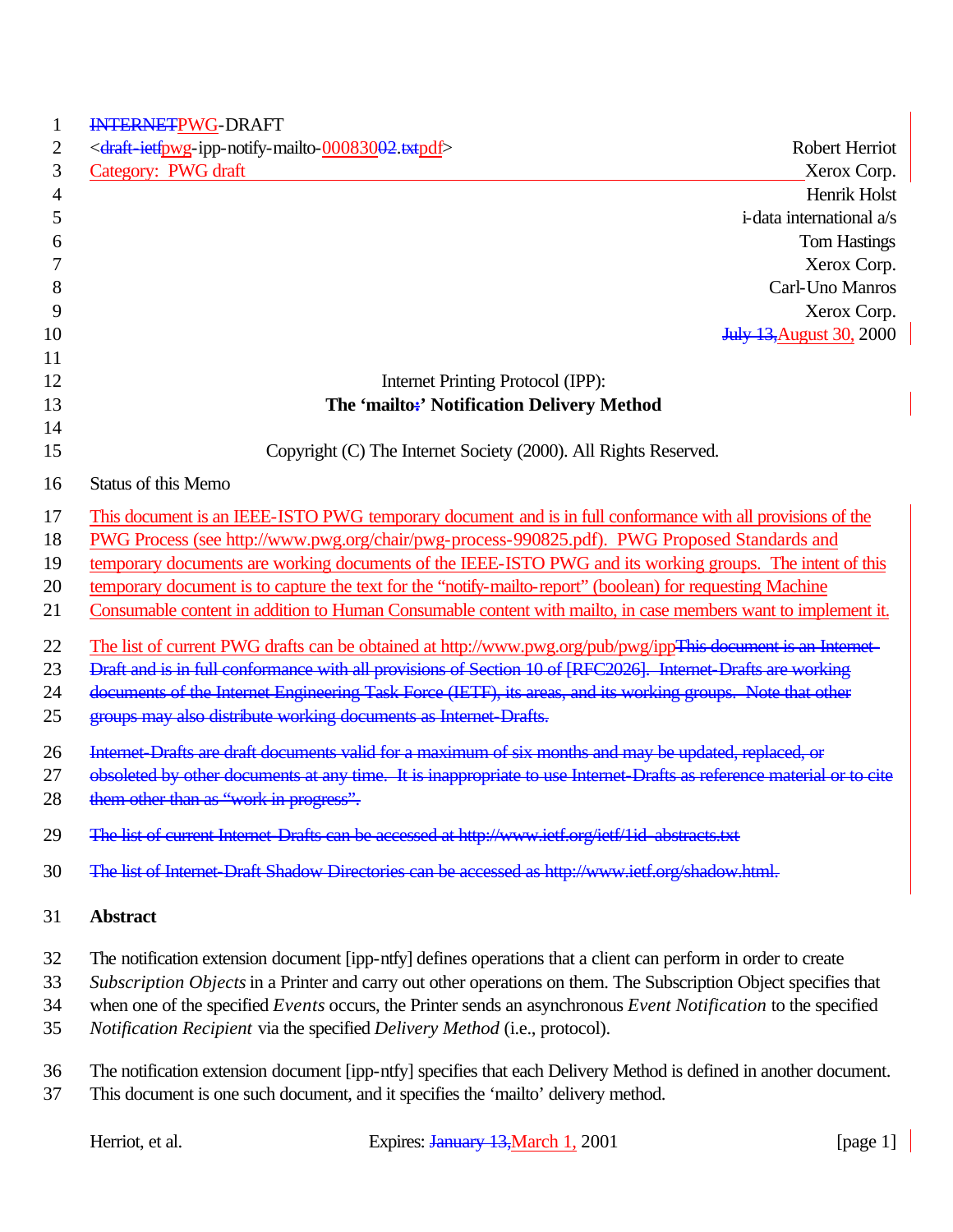- 38 For this Delivery Method, when an Event occurs, the Printer immediately sends an Event Notification via an email
- 39 message to the Notification Recipient specified in the Subscription Object. The message body of the email consists
- 40 of Human Consumable text and that is not intended to be parsed by a machine. The message body optionally
- 41 consists of Machine Consumable content as well.
- 42 The Notification Recipient receives the Event Notification in the same way as it receives any other email message.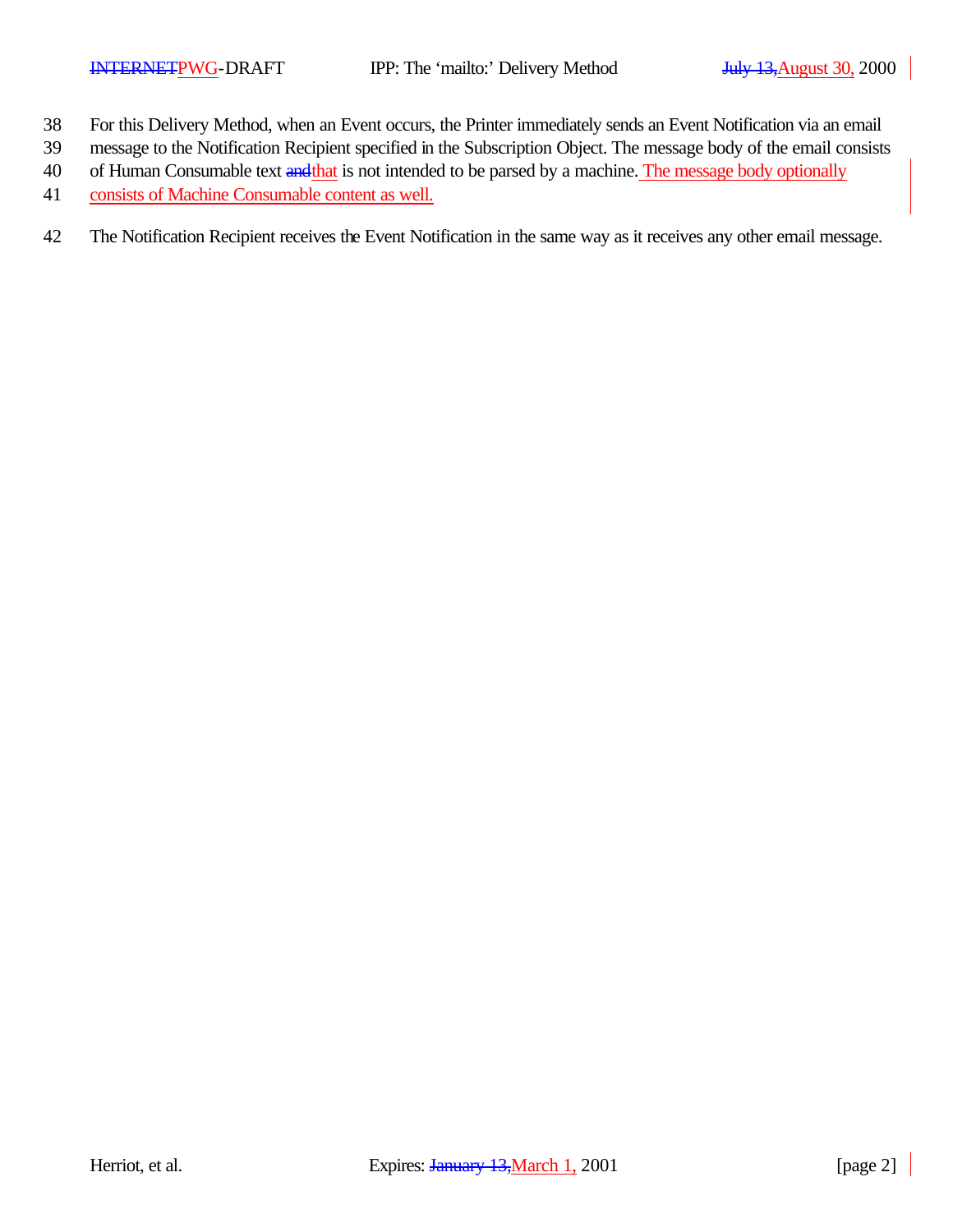- 43 The *fullbasic* set of IPP documents includes:
- Design Goals for an Internet Printing Protocol [RFC2567]
- Rationale for the Structure and Model and Protocol for the Internet Printing Protocol [RFC2568]
- Internet Printing Protocol/1.1: Model and Semantics [ipp-mod]
- Internet Printing Protocol/1.1: Encoding and Transport [ipp-pro]
- Internet Printing Protocol/1.1: Implementer's Guide [ipp-iig]
- Mapping between LPD and IPP Protocols [RFC2569]
- Internet Printing Protocol (IPP): IPP Event Notification Specification [ipp-ntfy]
- 

The "Design Goals for an Internet Printing Protocol" document takes a broad look at distributed printing

functionality, and it enumerates real-life scenarios that help to clarify the features that need to be included in a

printing protocol for the Internet. It identifies requirements for three types of users: end users, operators, and

- administrators. It calls out a subset of end user requirements that are satisfied in IPP/1.0. A few OPTIONAL
- operator operations have been added to IPP/1.1.

The "Rationale for the Structure and Model and Protocol for the Internet Printing Protocol" document describes

IPP from a high level view, defines a roadmap for the various documents that form the suite of IPP specification

documents, and gives background and rationale for the IETF working group's major decisions.

The "Internet Printing Protocol/1.1: Model and Semantics" document describes a simplified model with abstract

objects, their attributes, and their operations that are independent of encoding and transport. It introduces a Printer

and a Job object. The Job object optionally supports multiple documents per Job. It also addresses security,

internationalization, and directory issues.

The "Internet Printing Protocol/1.1: Encoding and Transport" document is a formal mapping of the abstract

operations and attributes defined in the model document onto HTTP/1.1 [RFC2616]. It defines the encoding rules

 for a new Internet MIME media type called "application/ipp". This document also defines the rules for transporting over HTTP a message body whose Content-Type is "application/ipp". This document also defines a new scheme

- named 'ipp' for identifying IPP printers and jobs.
- The "Internet Printing Protocol/1.1: Implementer's Guide" document gives insight and advice to implementers of

IPP clients and IPP objects. It is intended to help them understand IPP/1.1 and some of the considerations that

may assist them in the design of their client and/or IPP object implementations. For example, a typical order of

processing requests is given, including error checking. Motivation for some of the specification decisions is also

- included.
- The "Mapping between LPD and IPP Protocols" document gives some advice to implementers of gateways
- between IPP and LPD (Line Printer Daemon) implementations.
- The "Event Notification Specification" document describes an extension to the IPP/1.0, IPP/1.1, and future
- versions. This extension allows a client to subscribe to printing related Events. The Subscription Object specifies
- that when one of the specified *Event* occurs, the Printer sends an asynchronous *Event Notification* to the
- specified *Notification Recipient* via the specified *Delivery Method* (i.e., protocol). A client associates
- Subscription Objects with a particular Job by performing the Create-Job-Subscriptions operation or by submitting
- a Job with subscription information. A client associates Subscription Objects with the Printer by performing a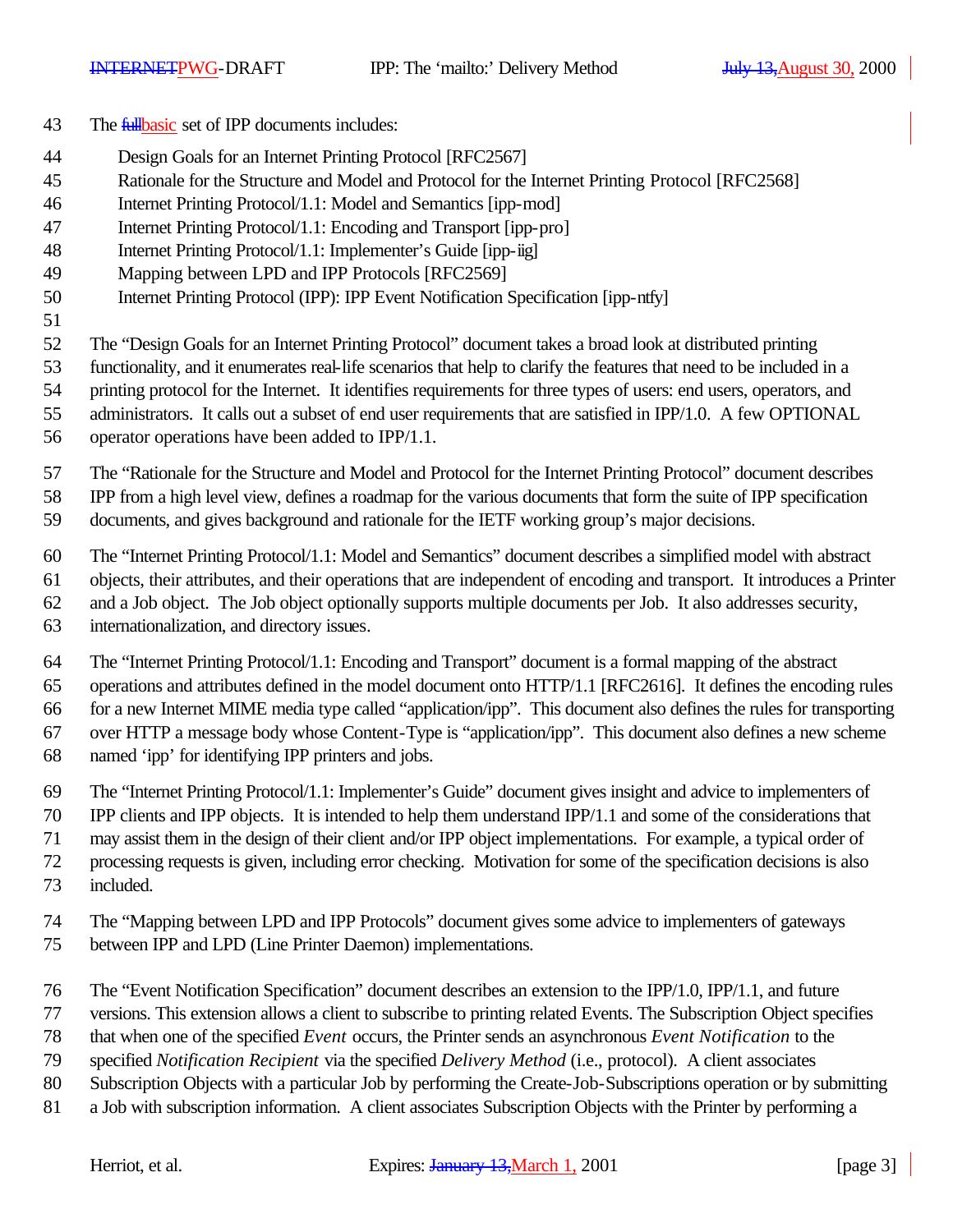- 82 Create-Printer-Subscriptions operation. Four other operations are defined for Subscription Objects: Get-
- 83 Subscriptions-Attributes, Get-Subscriptions, Renew-Subscription, and Cancel-Subscription.

84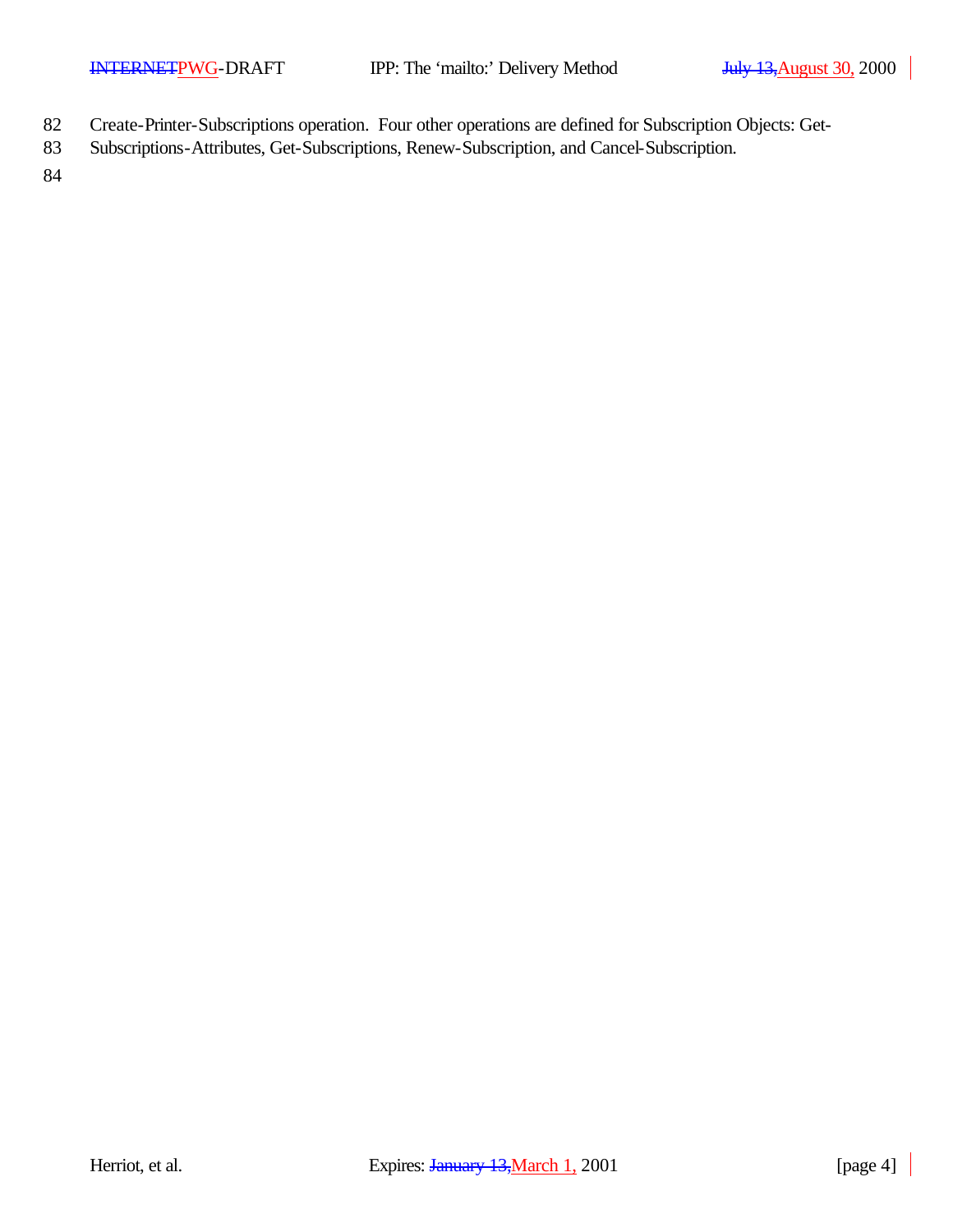| 84  |                 | <b>Table of Contents</b> |  |
|-----|-----------------|--------------------------|--|
| 85  | 1               |                          |  |
| 86  | $\overline{2}$  |                          |  |
| 87  | 3               |                          |  |
| 88  | 4               |                          |  |
| 89  | $5\overline{)}$ |                          |  |
| 90  | 5.1             |                          |  |
| 91  | 5.1.1           |                          |  |
| 92  | 5.1.2           |                          |  |
| 93  | 5.2             |                          |  |
| 94  | 5.2.1           |                          |  |
| 95  | 5.2.2           |                          |  |
| 96  | 6               |                          |  |
| 97  | 6.1             |                          |  |
| 98  | 6.1.1           |                          |  |
| 99  | 6.1.2           |                          |  |
| 100 | 6.1.3           |                          |  |
| 101 | 6.1.4           |                          |  |
| 102 | 6.1.5           |                          |  |
| 103 | 6.1.6           |                          |  |
| 104 | 6.1.7           |                          |  |
| 105 | 6.2             |                          |  |
| 106 | 6.3             |                          |  |
| 107 | 6.3.1           |                          |  |
| 108 | 6.3.2           |                          |  |
| 109 | 6.3.3           |                          |  |
| 110 | 6.4             |                          |  |
| 111 | 6.5             |                          |  |
| 112 | 6.5.1           |                          |  |
| 113 | 6.5.2           |                          |  |
| 114 | 6.5.3           |                          |  |
| 115 | 6.5.4           |                          |  |
| 116 | 7               |                          |  |
| 117 | 8               |                          |  |
| 118 | 9               |                          |  |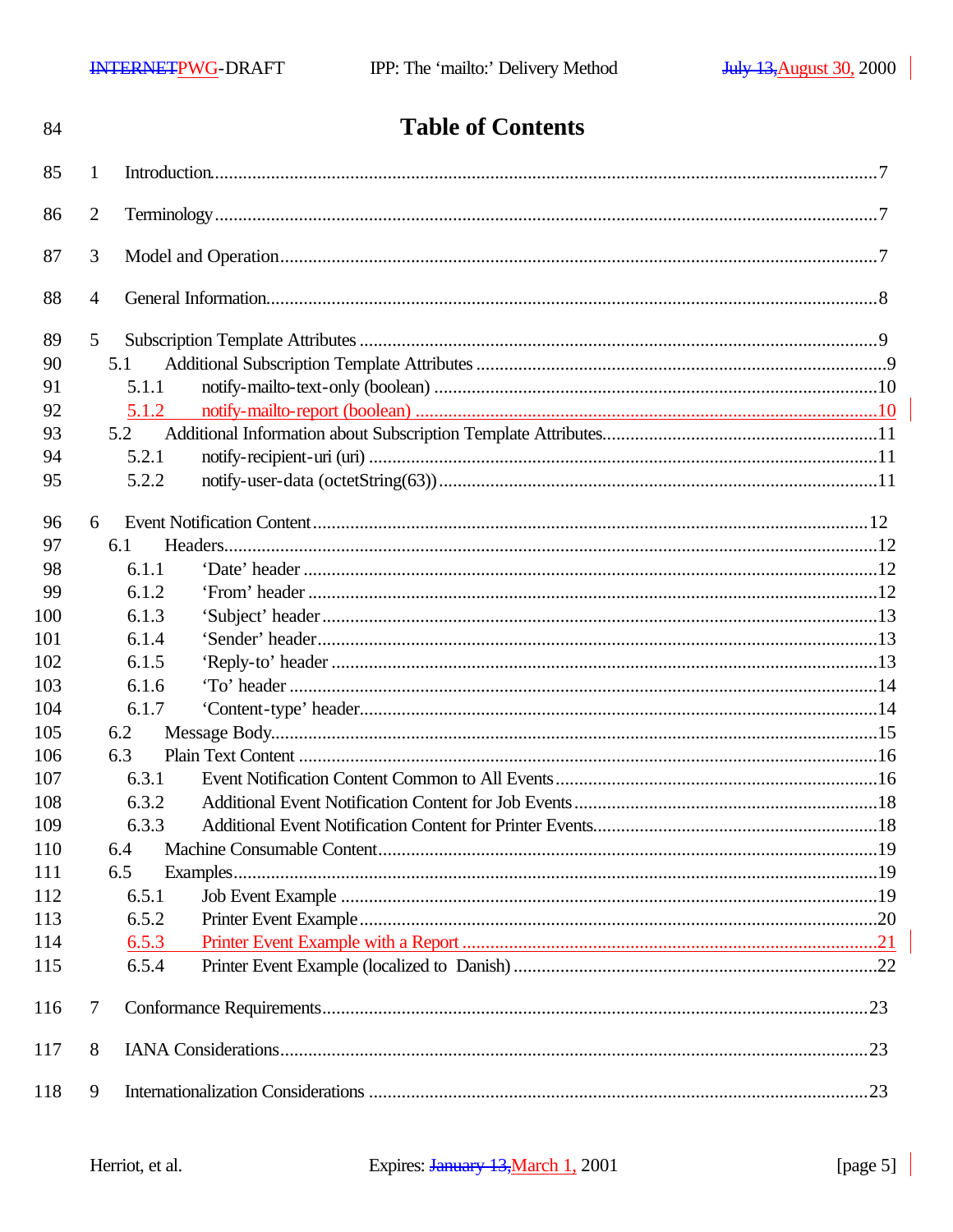| 123<br>124 | <b>Table of Tables</b> |  |
|------------|------------------------|--|
| 125        |                        |  |
|            |                        |  |
| 126        |                        |  |

| 122 |  |
|-----|--|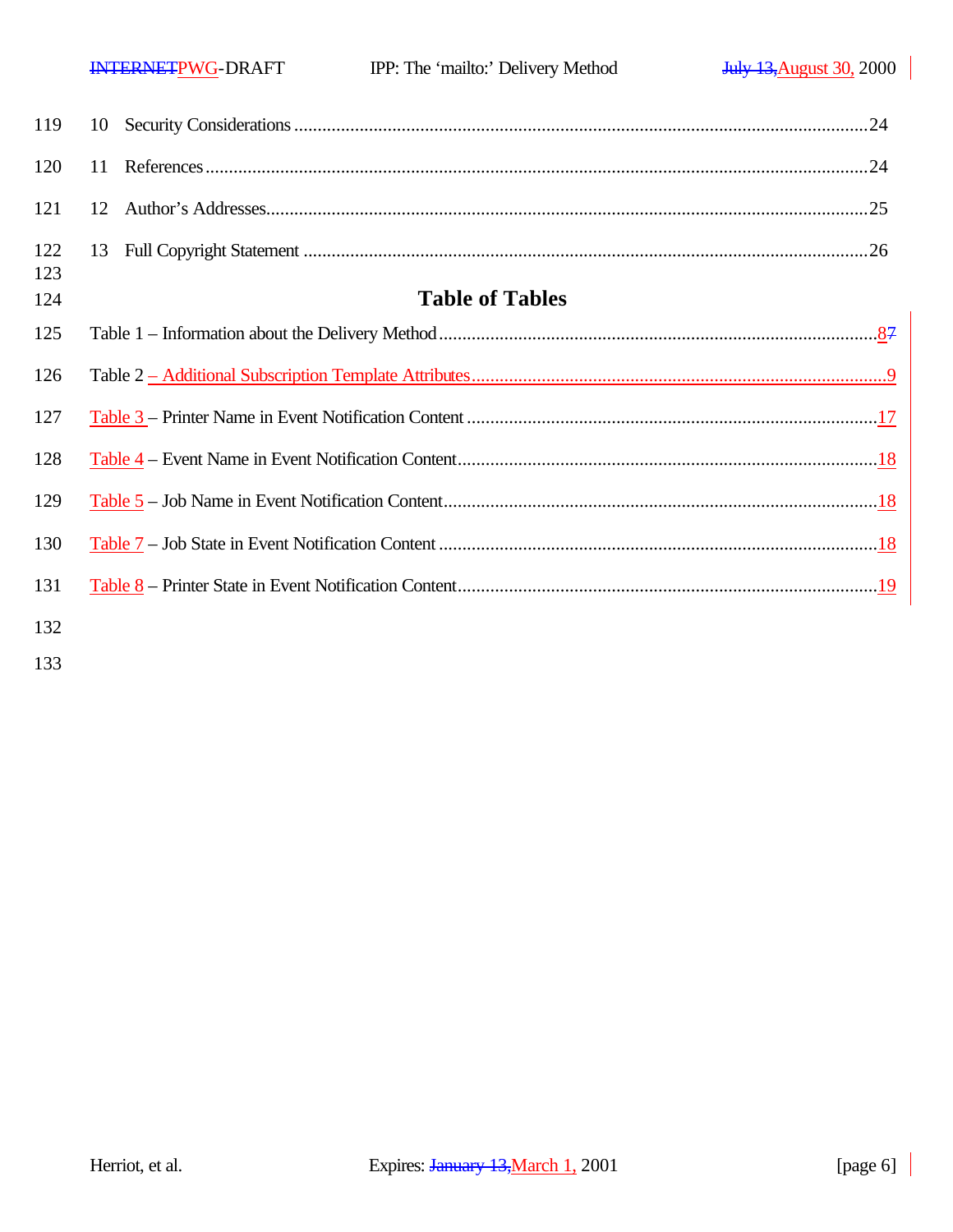### **1 Introduction**

- The notification extension document [ipp-ntfy] defines operations that a client can perform in order to create
- *Subscription Objects* in a Printer and carry out other operations on them. A Subscription Object represents a
- Subscription abstraction. The Subscription Object specifies that when one of the specified *Events* occurs, the
- Printer sends an asynchronous *Event Notification* to the specified *Notification Recipient* via the specified
- *Delivery Method* (i.e., protocol).
- The notification extension document [ipp-ntfy] specifies that each Delivery Method is defined in another document.
- This document is one such document, and it specifies the 'mailto' delivery method.
- For this Delivery Method, when an Event occurs, the Printer immediately sends an Event Notification via an email
- message to the Notification Recipient specified in the Subscription Object. The message body of the email consists
- 143 of Human Consumable text and that is not intended to be parsed by a machine. The message body may also contain
- Machine Consumable content. The 'mailto' Delivery Method is a 'push' Delivery Method as defined in [ipp-ntfy].
- The Notification Recipient receives the Event Notification in the same way as it receives any other email message.

## **2 Terminology**

- This section defines the following terms that are used throughout this document:
- Capitalized terms, such as **MUST, MUST NOT, REQUIRED, SHOULD, SHOULD NOT, MAY, NEED**
- **NOT, and OPTIONAL**, have special meaning relating to conformance to this specification. These terms are
- defined in [ipp-mod section 13.1 on conformance terminology, most of which is taken from RFC 2119
- [RFC2119].
- For capitalized terms that appear in this document, see [ipp-ntfy].

# **3 Model and Operation**

- In a Subscription Creation Operation, when the value of the "notify-recipient-uri" attribute contains the scheme
- "mailto", the client is requesting that the Printer use the 'mailto' Delivery Method for Event Notifications generated from the new Subscription Object.
- For this Delivery Method, the "notify-recipient-uri" attribute value MUST consist of a "mailto" scheme followed by
- a colon, and then followed by an address part (e.g. 'mailto:smith@abc.com'). See section 5.2.1 for the syntax of
- the "notify-recipient-uri" attribute value for this Delivery Method.
- A Printer MUST support SMTP [RFC821], and it MAY support other email protocols. A Printer MAY use
- additional services, such as SMTP delivery status notification [RFC1891] or S/MIME encryption [RFC2633].
- If the client wants the Printer to send Event Notifications via the 'mailto' Delivery Method, the client MUST choose
- a value for "notify-recipient-uri" attribute which conforms to the rules of section 5.2.1. To avoid denial-of-service
- attacks, a client SHOULD NOT use distribution lists as the Notification Recipient.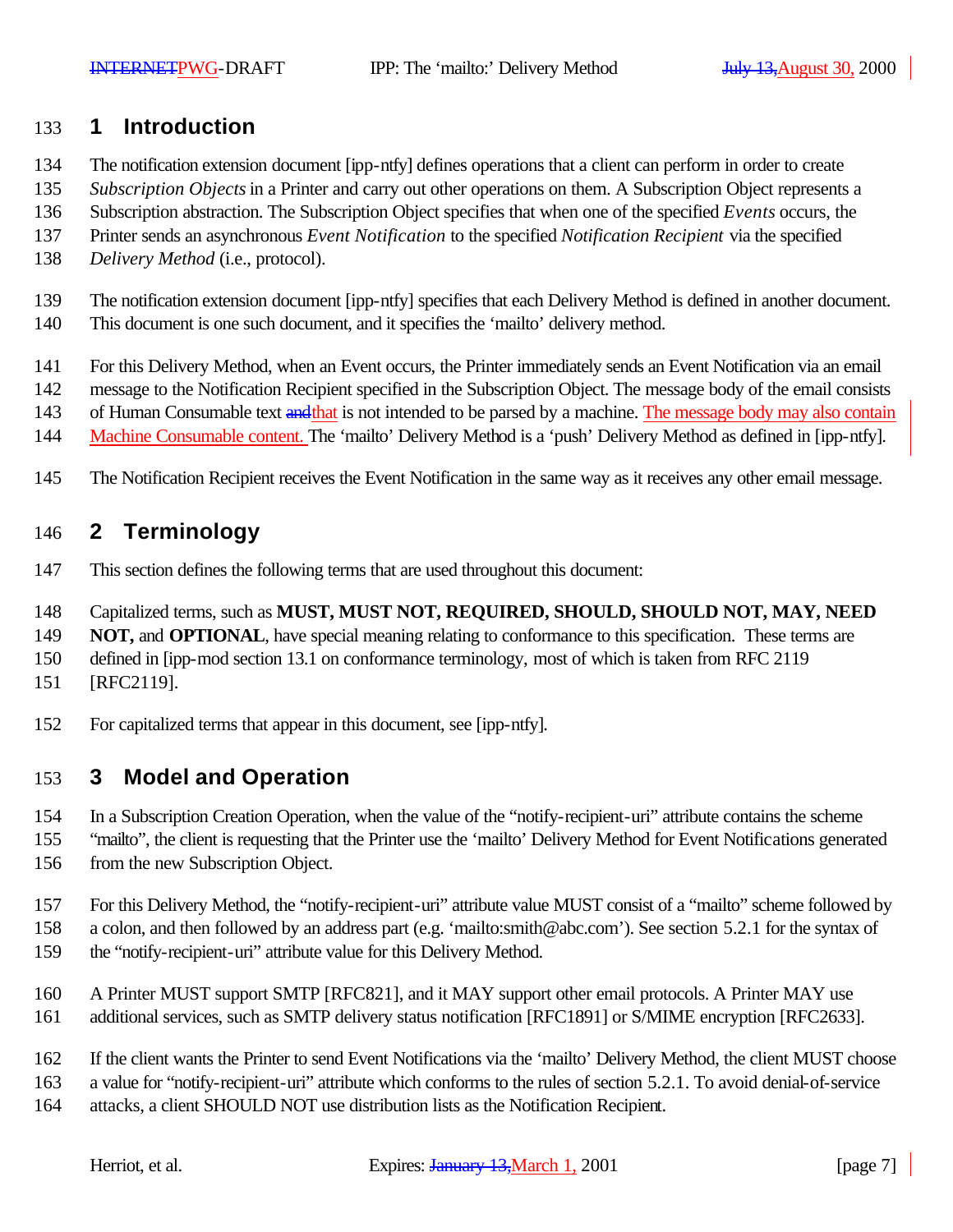- 165 When an Event occurs, the Printer MUST immediately:
- 166 1. Find all pertinent Subscription Objects P according to the rules of section 9 of [ipp-ntfy], AND
- 167 2. Find the subset M of these Subscription Objects P whose "notify-recipient-uri" attribute has a scheme 168 value of 'mailto', AND
- 169 3. For each Subscription Object in M, the Printer MUST
- 170 a) generate an email message as specified in section 5.2.2 AND
- 171 b) send the email message to the Notification Recipient specified by the address part of the "notify-172 recipient-uri" attribute value (see section 5.2.1).
- 173 If the Printer supports only SMTP, it MUST send the email message via SMTP. If the Printer supports additional

174 email protocols, it MUST determine the protocol from the address part of the "notify-recipient-uri" attribute value

175 and then send the email message via the appropriate email protocol.

- 176 When a Subscribing Client is subscribing to the 'job-progress' event (which is a frequently occurring event), it
- 177 SHOULD supply the "notify-time-interval" attribute (see [ipp-ntfy]) in the Subscription Creation request with a
- 178 suitable value to limit the time between 'job-progress' Event Notifications sent by the Printer.

### 179 **4 General Information**

- 180 If a Printer supports this Delivery Method, the following are its characteristics.
- 

### 181 **Table 1 – Information about the Delivery Method**

| <b>Document Method Conformance Requirement</b>                                                                                                                 | <b>Delivery Method Realization</b>                                                               |
|----------------------------------------------------------------------------------------------------------------------------------------------------------------|--------------------------------------------------------------------------------------------------|
| What is the URL scheme name for the Delivery<br>1.<br>Method?                                                                                                  | mailto                                                                                           |
| 2. Is the Delivery Method REQUIRED,<br><b>RECOMMEND</b> , or OPTIONAL for an IPP<br>Printer to support?                                                        | <b>RECOMMENDED</b>                                                                               |
| 3. What transport and delivery protocols does the<br>Printer use to deliver the Event Notification<br>Content, <i>i.e.</i> , what is the entire network stack? | A Printer MUST support SMTP. It MAY support<br>other email protocols.                            |
| 4. Can several Event Notifications be combined<br>into a Compound Event Notification?                                                                          | A Printer implementation MAY combine several Event<br>Notifications into a single email message. |
| 5. Is the Delivery Method initiated by the<br>Notification Recipient (pull), or by the Printer<br>$(push)$ ?                                                   | This Delivery Method is a push.                                                                  |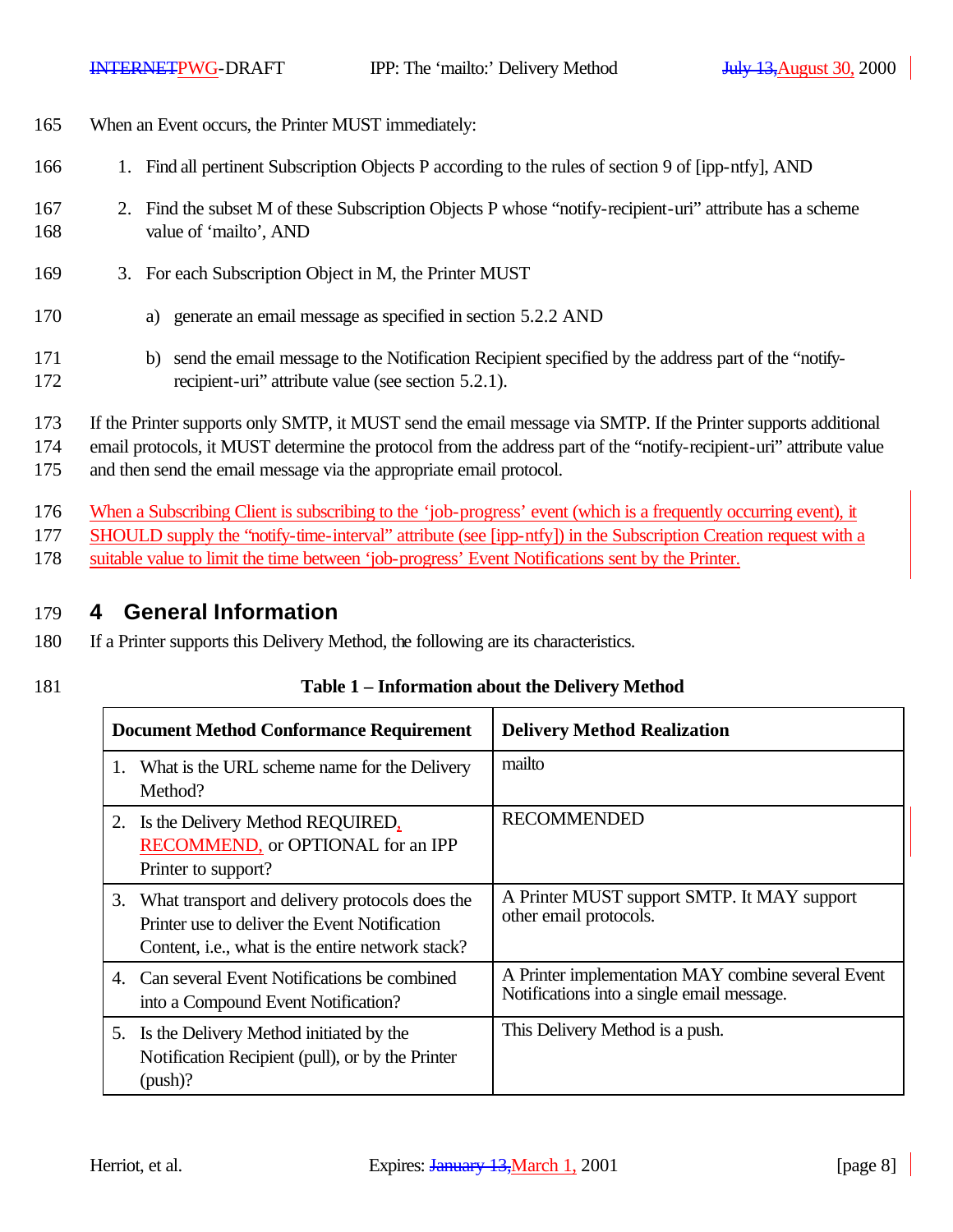| 6. | Is the Event Notification content Machine<br>Consumable or Human Consumable?                                                                                                                                                                                                                                                                                                                                                                                    | Human Consumable and Machine Consumable                                                           |
|----|-----------------------------------------------------------------------------------------------------------------------------------------------------------------------------------------------------------------------------------------------------------------------------------------------------------------------------------------------------------------------------------------------------------------------------------------------------------------|---------------------------------------------------------------------------------------------------|
| 7. | What section in this document answers the<br>following question? For a Machine Consumable<br>Event Notification, what is the representation and<br>encoding of values defined in section 9.1 of [ipp-<br>ntfy] and the conformance requirements thereof?<br>For a Human Consumable Event Notification,<br>what is the representation and encoding of pieces<br>of information defined in section 9.2 of [ipp-ntfy]<br>and the conformance requirements thereof? | Section 6                                                                                         |
| 8. | What are the latency and reliability of the<br>transport and delivery protocol?                                                                                                                                                                                                                                                                                                                                                                                 | Same as the underlying SMTP (or other optional) email<br>transport                                |
| 9. | What are the security aspects of the transport<br>and delivery protocol, e.g., how it is handled in<br>firewalls?                                                                                                                                                                                                                                                                                                                                               | Same as the underlying SMTP (or other optional) email<br>transport                                |
|    | 10. What are the content length restrictions?                                                                                                                                                                                                                                                                                                                                                                                                                   | None                                                                                              |
|    | 11. What are the additional values or pieces of<br>information that a Printer sends in an Event<br>Notification content and the conformance<br>requirements thereof?                                                                                                                                                                                                                                                                                            | None                                                                                              |
|    | 12. What are the additional Subscription Template<br>and/or Subscription Description attributes and<br>the conformance requirements thereof?                                                                                                                                                                                                                                                                                                                    | See section 5.1.1 on "notify-mailto-text-only" and see<br>section 5.1.2 on "notify-mailto-report" |
|    | 13. What are the additional Printer Description<br>attributes and the conformance requirements<br>thereof?                                                                                                                                                                                                                                                                                                                                                      | None                                                                                              |

# 182 **5 Subscription Template Attributes**

## 183 **5.1 Additional Subscription Template Attributes**

184 This Delivery Method introduces  $\frac{\text{one two}}{\text{additional Subscript completion}}$  Template Attribute. Attribute (See Table 2.)

### 185 **Table 2 – Additional Subscription Template Attributes**

| <b>Attribute in Subscription Object</b> | <b>Default and Supported Printer Attributes</b> |
|-----------------------------------------|-------------------------------------------------|
| notify-mailto-text-only (boolean)       | N/A                                             |
| notify-mailto-report (boolean)          | notify-mailto-report-supported (boolean)        |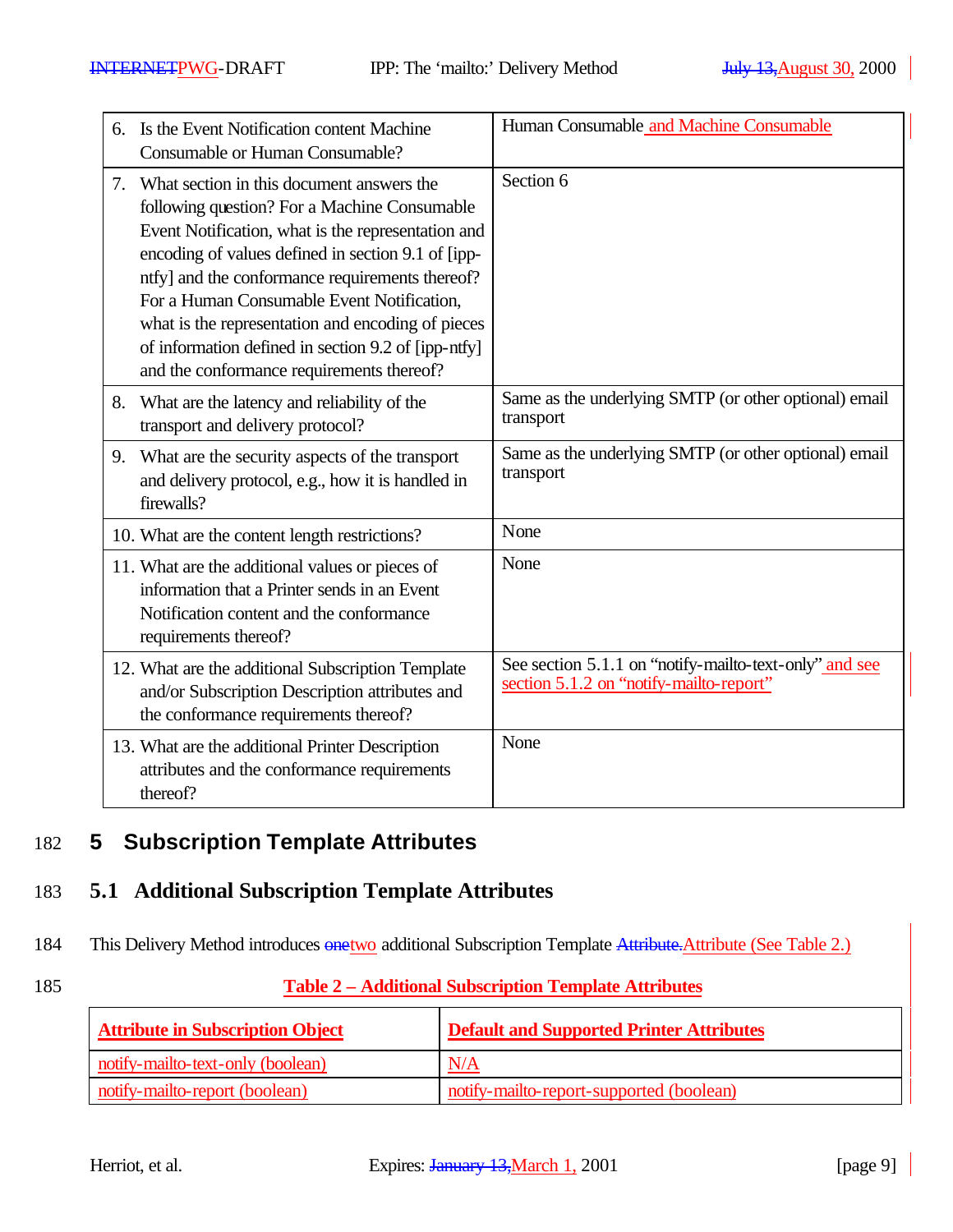#### **5.1.1 notify-mailto-text-only (boolean)**

- When the Printer generates an Event Notification from a Subscription Object, this attribute specifies whether the
- Printer generates the Event Notification with only plain text (i.e. 'text/plain') or with Content-Types that the Printer
- chooses. This attribute controls the representation of the Human Consumable content.
- The Printer MUST support this attribute if it supports the 'mailto' Delivery Method.
- A client MAY supply this attribute. If a client does not supply this attribute, the Printer MUST populate this
- attribute with the value of 'false' on the Subscription Object. There is no "notify-mailto-text-only-default" attribute.
- If the value of this attribute is 'true' in a Subscription Object, the message body of each Event Notification that the
- Printer generates from the Subscription Object MUST contain plain text only (i.e. 'text/plain' with the charset
- specified by the "notify-charset' Subscription Object attribute).
- If the value of this attribute is 'false' in a Subscription Object, the Content-Type of the message body of each
- 197 Event Notification that the Printer generates from the Subscription Object MUST contain a 'multipart/alternative'.

Onebe either 'text/plain' or 'multipart', depending on implementation. If the Content-Type is 'multipart', one

199 message body of the 'multipart-alternative' MUST be the same as the 'text/plain' message body when this attribute

200 has the value of 'true'. Each of the other message bodies of the 'multipart<del>'alternative</del>' MAY be any Content-Type

- (e.g. 'text/html', 'image/gif', 'audio/basic', etc.).
- A Printer MUST support both values ('true' and 'false') of this attribute. There is no "notify-mailto-text-only-supported" attribute.

### **5.1.2 notify-mailto-report (boolean)**

- When the Printer generates an Event Notification from a Subscription Object, this attribute specifies whether the
- Printer generates the Event Notification as a report. When the Event Notification is a report, it contains both
- Human Consumable and Machine Consumable content. The Content-Type of the Machine Consumable content is
- 'application/ipp'. When the Event Notification is not a report, it contains only Human Consumable content. The
- 209 format of the Human Consumable content for both values of this attribute is controlled by the "notify-mailto-text-
- 210 only" attribute (see section 5.1.1).
- The Printer MAY support this attribute if it supports the 'mailto' Delivery Method. If a Printer does not support this attribute, it behaves as if the value of this attribute were 'false'.
- A client MAY supply this attribute. If a client does not supply this attribute and the Printer supports this attribute,
- the Printer MUST populate this attribute with the value of 'false' on the Subscription Object. There is no "notify-
- mailto-report-default" attribute.
- If the value of this attribute is 'true' in a Subscription Object, the Content-Type of the message body of each Event
- Notification that the Printer generates from the Subscription Object MUST be 'multipart/report' and the 'report-
- type' parameter MUST be 'application/ipp'. There MUST be an additional IPP specific parameter 'report-
- content' whose value is 'ipp-notify'. The 'report-content' parameter allows an email client to separate Event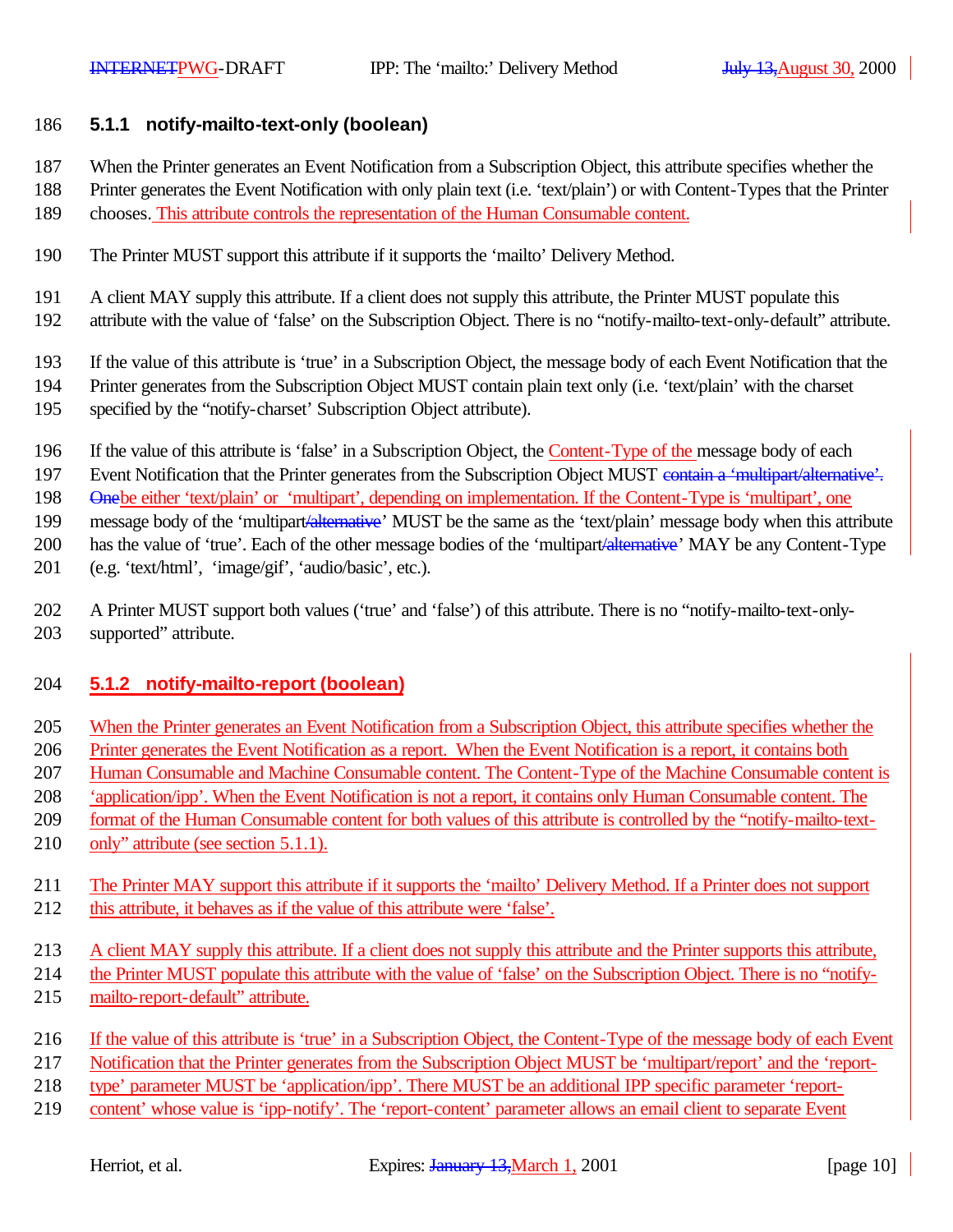- Notifications from other email. The first body part of the report MUST contain the Human Consumable content
- described in this document and controlled by the "notify-mailto-text-only" attribute. The second body part of the
- report MUST contain the Machine Consumable content and its Content-Type MUST be 'application/ipp'.
- If the value of this attribute is 'false' in a Subscription Object, the message body of each Event Notification that the
- Printer generates from the Subscription Object MUST contain only the Human Consumable content described in
- this document.
- If Printer supports this attribute, it MUST also support the "notify-mailto-report-supported" attribute and it MUST
- 227 have a value of 'true'. If Printer does not support this attribute, the "notify-mailto-report-supported" attribute
- 228 MUST either have a value of 'false' or not be present on the Printer.
- If a client supplies this attribute and the Printer doesn't support it, the Printer MUST behave as if the value were
- 'false' and MUST return the attribute as an unsupported attribute.

## **5.2 Additional Information about Subscription Template Attributes**

This section describes additional values for attributes defined in [ipp-ntfy].

### **5.2.1 notify-recipient-uri (uri)**

 This section describes the syntax of the value of this attribute for the 'mailto' Delivery Method. The syntax for values of this attribute for other Delivery Method is defined in other Delivery Method Documents.

 In order to support the 'mailto' Delivery Method, the Printer MUST support the following syntax for the 'mailto' Delivery Method when the Printer uses SMTP. The line below use RFC 822 syntax rules and terms.

- "mailto:" mailbox
- Note: the above syntax allows 1 occurrence of 'mailbox'. The occurrence of 'mailbox' represents an email address of a Notification Recipient.
- For SMTP, the phrase 'address part' of the "notify-recipient-uri" attribute value refers to the 'mailbox' part of the value.
- The Printer MAY support other syntax for the 'address part' if it supports email protocols in addition to SMTP.

### **5.2.2 notify-user-data (octetString(63))**

- This attributes has a special use for the 'mailto' Delivery Method. It specifies the email address of the Subscribing
- Client. It is primarily useful when the Notification Recipient is some person other than the Subscribing Client. Then
- the Notification Recipient has a way to reply to the Subscribing Client.
- If a client specifies this Delivery Method in a Subscription Creation Operation, and the specified Notification
- Recipient is not associated with the same person as the client, the client SHOULD supply its email address as the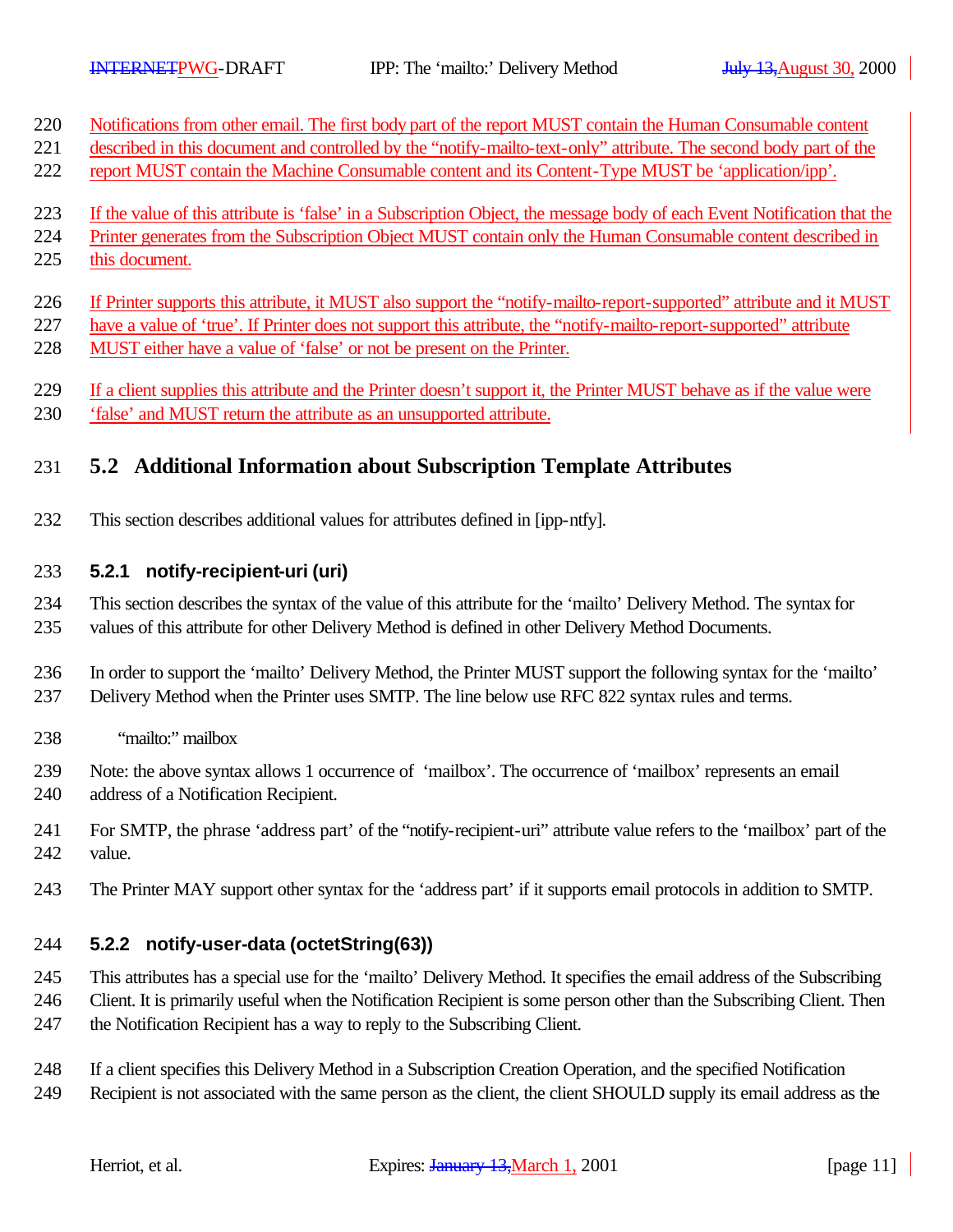- value of the "notify-user-data" attribute. If the client does not supply this attribute, the Printer MUST NOT
- populate the Subscription Object with this attribute.

## **6 Event Notification Content**

 This section describes the content of an Event Notification sent via the 'mailto' Delivery Method using the SMTP protocol. This document does not describe the content for other email protocols, but an implementation should use

this section as a model.

When a Printer sends an email message via SMTP, the content MUST conform to RFC 822. The following

- sections define the content that a Printer MUST send. A Printer MAY send additional content as long as the resulting content conforms to RFC 822.
- Each subsection below specifies the syntax that pertains to the subsection. The syntax rules and syntactic terms
- (e.g. 'date-time') in each subsection come from RFC 822, except for the section on "Content-Type" which comes from RFC 1521.
- The Event Notification content has two parts, the headers and the message body. The headers precede the
- message body and are separated by a blank line (see [RFC 822]).

### **6.1 Headers**

- When a Printer sends an Event Notification via SMTP, it MUST include the following headers. RFC 822
- RECOMMENDS that the headers be in the order that they appear below.

### **6.1.1 'Date' header**

- **Syntax:** "Date" ":" date-time
- This header contains the date and time that the Event occurred.
- The Printer MUST include a "Date" header if and only if it supports the "printer-current-time" Printer attribute.

### **6.1.2 'From' header**

- **Syntax:** "From" ":" mailbox
- where
- mailbox = addr-spec / phrase route-addr
- This header causes a typical email reader to show the email as coming from the Printer that is sending the Event Notification.
- The Printer MUST include a "From" header whose syntax is specified above.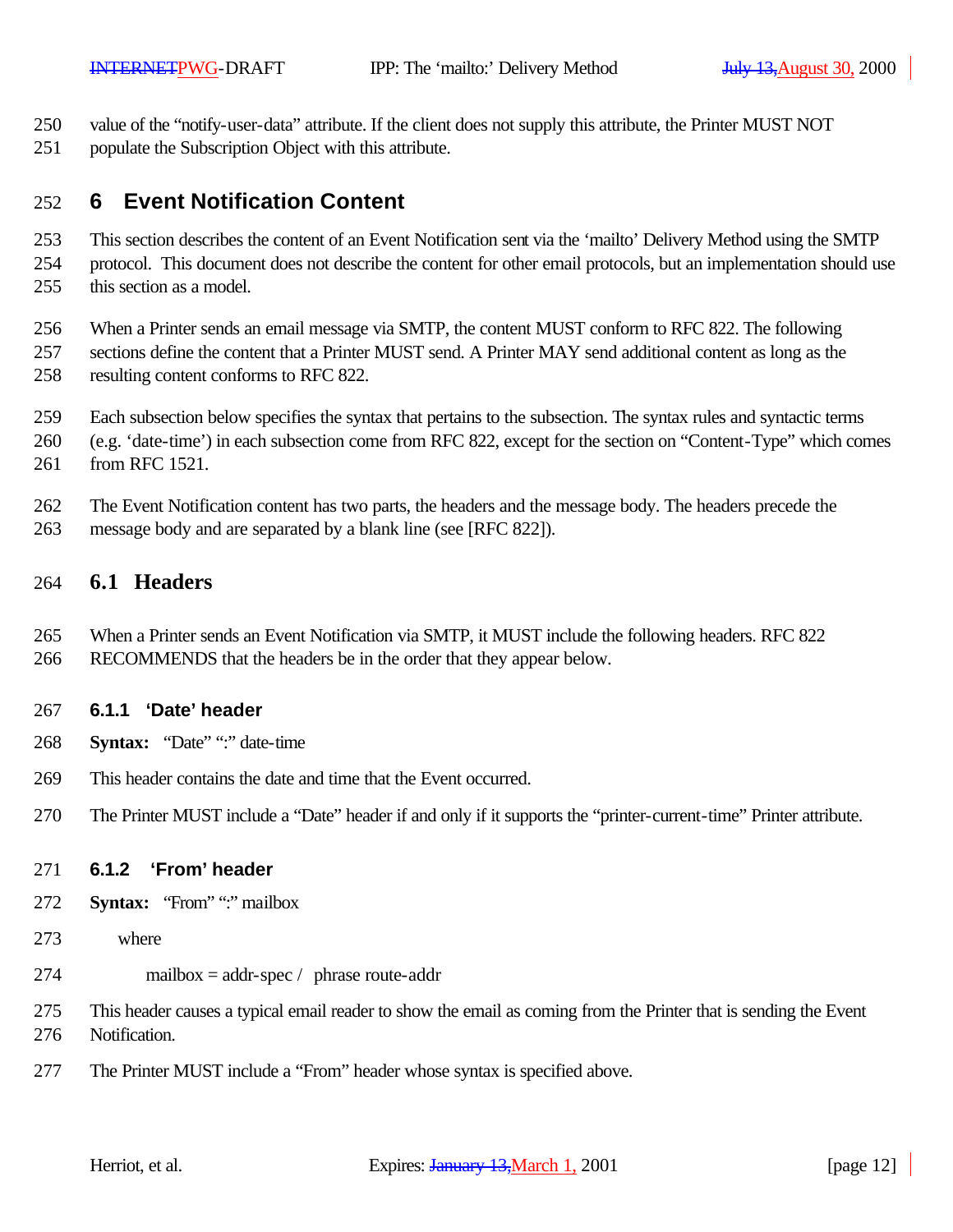- The Printer MUST use the second alternative of the syntax for 'mailbox' defined above (i.e. 'phrase route-addr').
- The 'phrase' is the Printer's display name and it MUST be the value of the "printer-name" Printer attribute. The
- 'route-addr' MUST contain an email address (inside angle brackets) belonging to either an administrator or the
- output-device. This email address NEED NOT be capable of receiving mail. There is no Printer attribute to hold
- this email address, so that it cannot be configured using the IPP protocol without an implementation-defined
- attribute extension.

### **6.1.3 'Subject' header**

- **Syntax:** "Subject" ":" \*text
- This header specifies the subject of the message and contains a short summary of the Event Notification.
- The Printer MUST include a "Subject" header whose syntax is specified above.
- The Printer MUST localize the '\*text' using the values of the "notify-charset" and "notify-natural-language"
- Subscription Object attributes.
- For Printer Events, the '\*text' SHOULD start with the localized word "printer:", followed by the Printer name, and
- 291 then followed by the localized Event name, e.g., in English: "printer: 'tiger' stopped" or in French: 'imprimeur: 'tigre' arrêté'.Danish: 'Printeren 'tiger' er standset'.
- For Job Events, the '\*text' SHOULD start with the localized phrase "print job:", followed by the Job name, and then followed by the localized Event name, e.g., in English: "print job: 'financials' completed".
- The wording is implementation dependent. A Notification Recipient MUST NOT expect to be able to parse this text. But an email filter might look for "printer" or "print job".

### **6.1.4 'Sender' header**

- **Syntax:** "Sender" ":" mailbox
- This header causes a typical email reader to show the email as coming on behalf of the person associated with the Subscribing Client.
- If the Subscription Object contains the "notify-user-data" attribute, and if its value satisfies the RFC 822 syntax
- rules for 'mailbox', the Printer MUST include a "Sender" header whose syntax is specified above. Otherwise, the
- Printer MUST NOT include a "Sender" header.
- For the "Sender" header, the 'mailbox' MUST be the value of the "notify-user-data" Subscription Object attribute. See section 5.2.2 for details about the "notify-user-data" attribute.

#### **6.1.5 'Reply-to' header**

**Syntax:** "Reply-to" ":" mailbox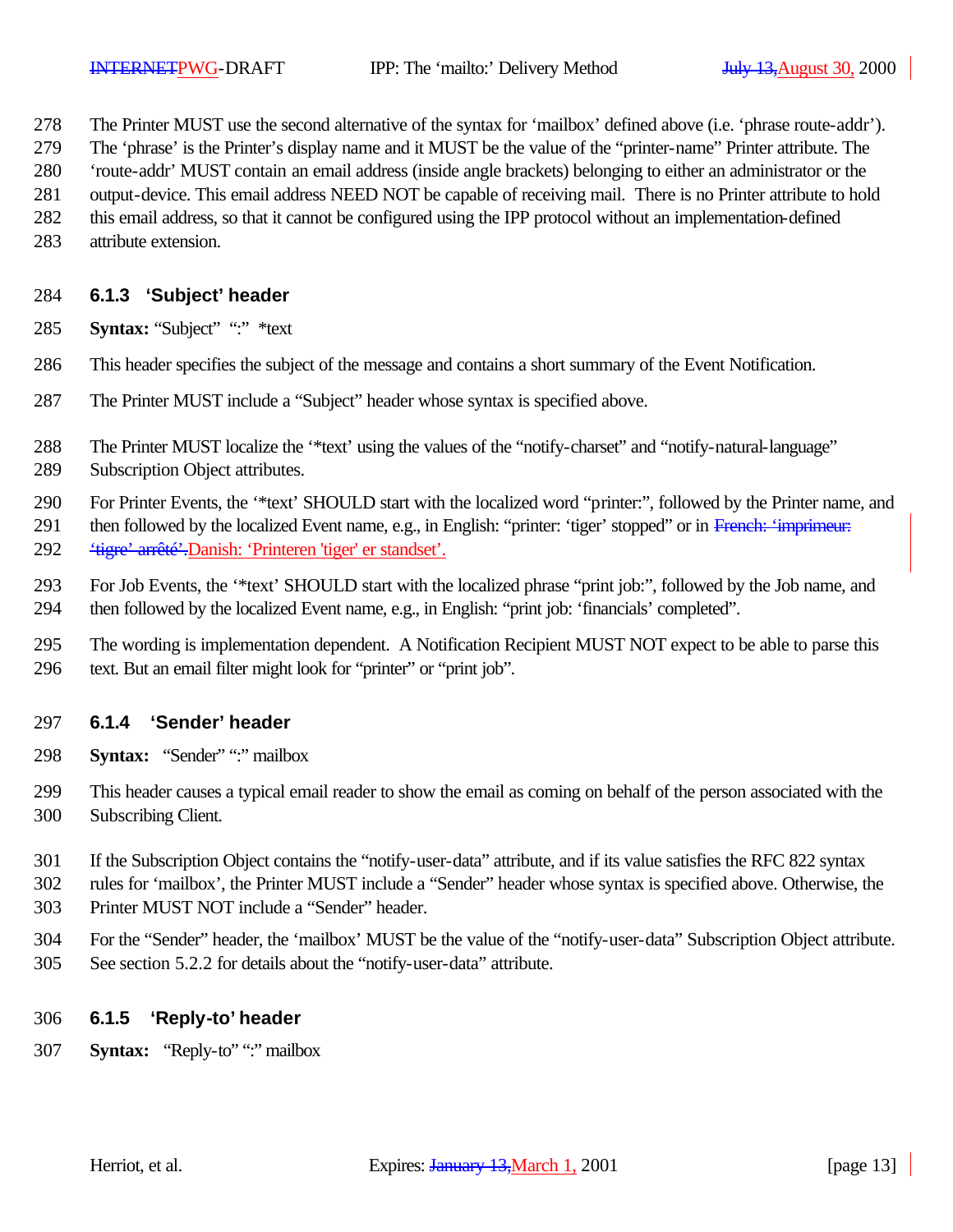- If the Notification Recipient replies to Event Notification email, this header causes a typical email reader to send
- email to the person acting as the Subscribing Client. The rules are identical to the "Sender" header.
- If the Subscription Object contains the "notify-user-data" attribute, and if its value satisfies the RFC 822 syntax
- rules for "mailbox", the Printer MUST include a "Reply-to" header whose syntax is specified above. Otherwise,
- the Printer MUST NOT include a "Reply-to" header.
- For the "Reply-to" header, the "mailbox" MUST be the value of the "notify-user-data" Subscription Object
- attribute. See section 5.2.2 for details about the "notify-user-data" attribute.

#### **6.1.6 'To' header**

- **Syntax:** "To" ":" 1#mailbox
- See [RFC 1521] for the syntax.
- This header specifies the Notification Recipient(s).
- The Printer MUST include a "To" header whose syntax is specified above.
- The '1#mailbox' MUST be the '1#mailbox' part of the value of the "notify-recipient-uri" Subscription attribute, i.e.
- 321 the part after the "mailto:".

### **6.1.7 'Content-type' header**

- **Syntax:** "Content-Type" ":" type "/" subtype \*(";"parameter)
- See [RFC 1521] for the syntactic terms (e.g. 'type').
- This header specifies the format of the message body.
- The Printer MUST include the "Content-Type" header.
- If the value of the "notify-mailto-text-only" Subscription Object attribute is 'true', the 'type' MUST be "plain", the
- 'subtype' MUST be "text" and the 'parameter' MUST be ' "charset=" XXX' where XXX is the value of the
- 329 "notify-charset" Subscription Object attribute, e.g. 'text/plain;charset=UTF-8'.
- 330 If the value of the "notify-mailto-text-only" Subscription Object attribute is 'false', the 'type' MUST be "multipart",
- 331 the 'subtype' MUST be "alternative" and the 'parameter' MUST include the boundary string. Each header of a
- 332 body part of a multipart entity also has a Content-Type and its value of 'type', 'subtype' and 'parameter' MUST
- 333 be values allowed by RFC 1521 or some registered MIME type. That is, a Printer MAY send any format it wishes
- 334 in each body part of a multipart entity, e.g. 'text/html', 'image/gif', or 'audio/basic'. The "notify-mailto-text-only"
- and "notify-mailto-report" attributes determine the 'type' and 'subtype' values. The possible values are
- "text/plain", "multipart/report" and other "multipart" values.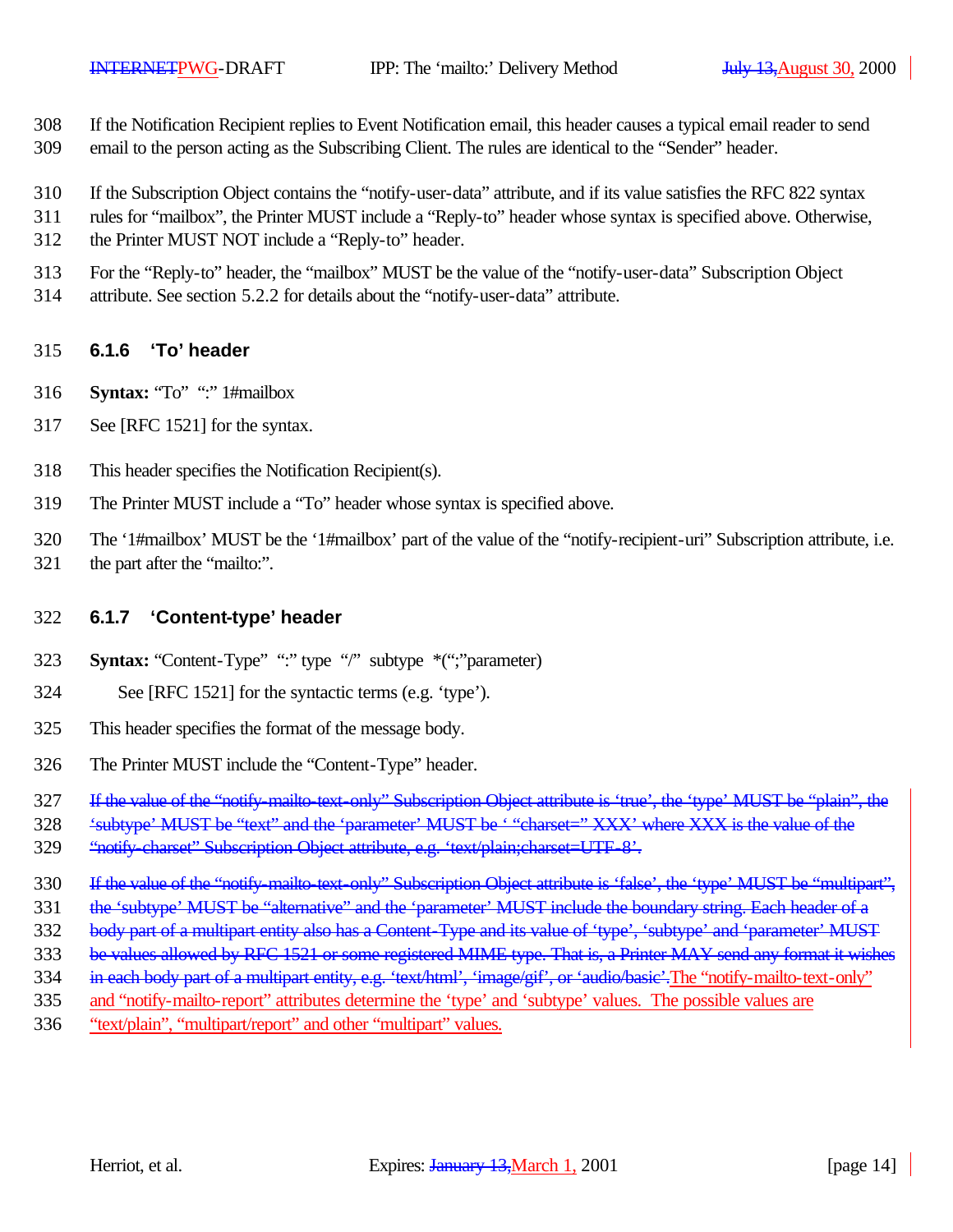## 337 **6.2 Message Body**

- 338 The message body MUST contain either Human Consumable content only or both Human Consumable and
- 339 Machine Consumable content. The Human Consumable content MUST contain plain text. It MAY also contain
- 340 other types of implementation dependent content.
- 341 This document describes a message body that is plain text. The content of all other Content-Types is For plain text,
- 342 the Content-Type of Human Consumable content MUST be 'text/plain'. For implementation dependent content,
- 343 the Content-Type of Human Consumable content MUST be 'multipart'. The Content-Type of one body part
- 344 MUST be 'text/plain' and the Content-Types of the other body parts are implementation dependent. A Printer
- 345 MUST include a plain text message even when it sends other Content-Types in a 'multipart/alternative'. See
- 346 section 6.3 for a description of plain text content.
- 347 The Content-Type of Machine Consumable content MUST be 'application/ipp'. See section 6.4 for a description
- 348 of Machine Consumable content
- 349 The following table shows the Content-Type of the message body for each combination of the "notify-mailto-text-
- 350 only" and "notify-mailto-report" attributes:

| "notify-mailto-<br>report" attribute | "notify-mailto-text-<br>only" attribute | <b>Content-Type of</b><br><b>Message Body</b> | <b>Message Body</b>                                                                                           |
|--------------------------------------|-----------------------------------------|-----------------------------------------------|---------------------------------------------------------------------------------------------------------------|
| false                                | false                                   | 'text/plain'                                  | <b>Human Consumable</b>                                                                                       |
| false                                | true                                    | 'text/plain' or*                              | Human Consumable plain text                                                                                   |
|                                      |                                         | 'multipart'                                   | Human Consumable where one<br>body part is plain text                                                         |
| true                                 | false                                   | 'multipart/report'                            | First body part: Human Consumable<br>plain text                                                               |
|                                      |                                         |                                               | Second body part: Machine<br>Consumable. The Content-Type is<br>'application/ipp'                             |
| true                                 | true                                    | 'multipart/report'                            | First body part: Human<br>Consumable. The Content-Type is<br>'multipart' where one body part is<br>plain text |
|                                      |                                         |                                               | Second body part: Machine<br>Consumable. The Content-Type is<br>'application/ipp'                             |

351

352 \* The Content-Type depends on the implementation. A Printer MAY send 'text/plain' only or it MAY send 353 several body parts of various Content-Types within a message body whose Content-Type is 'multipart'.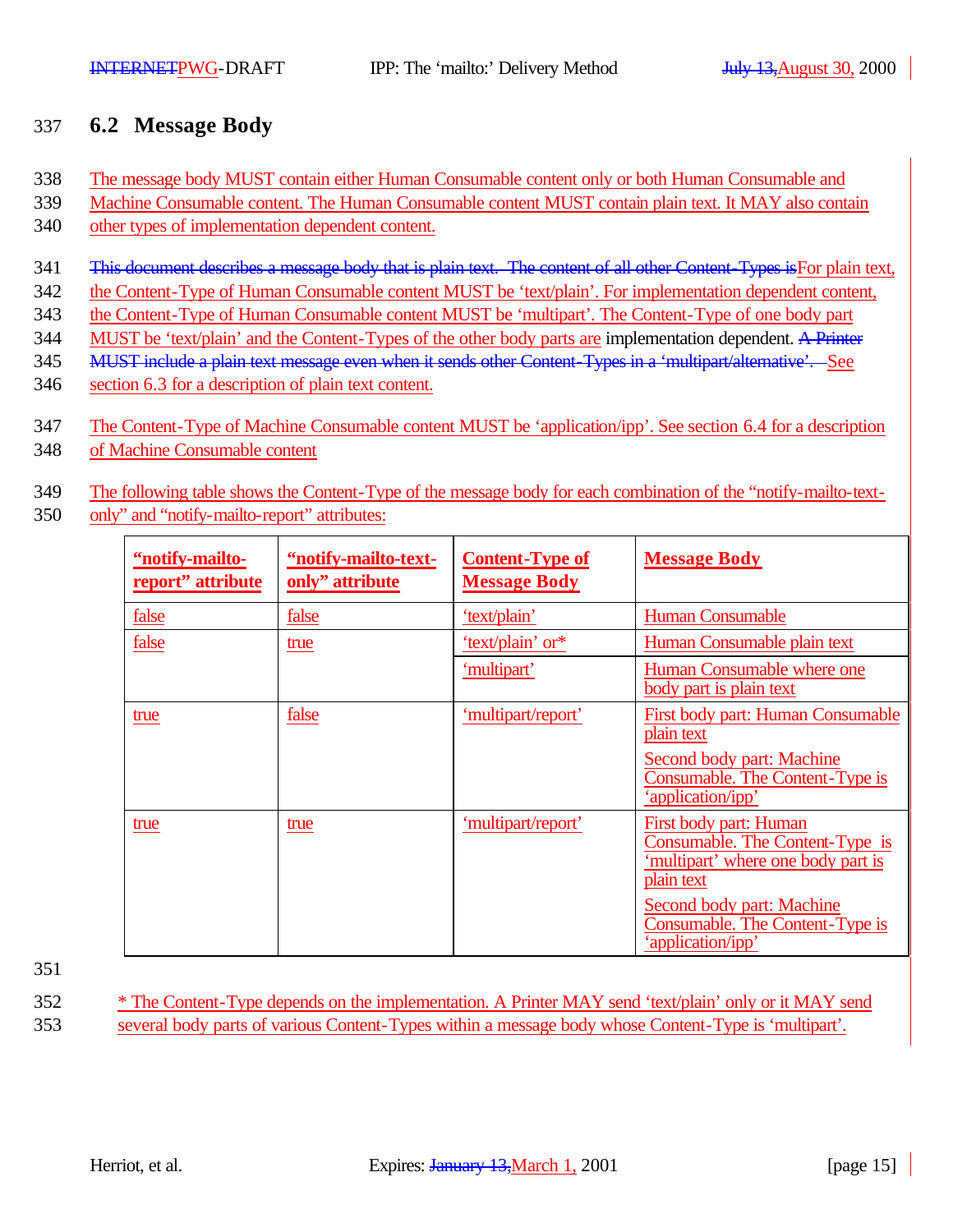## **6.3 Plain Text Content**

- When a Printer sends a plain text message, it MUST localize the text using the values of the "notify-charset" and "notify-natural-language" Subscription Object attributes.
- Section 9.2 in [ipp-ntfy] specifies the information that a Delivery Method MUST specify and a Printer SHOULD send.
- 359 This section contains the information from section 9.2 in [ipp-ntfy] and changes "PrinterA Printer SHOULDsend" 360 to "Printer MUST send".
- A Printer MUST send the following localized information in the message body. The specific wording of this information and its layout are implementation dependent.
- 363 a) the Printer name (see Table 3<del>Table 2</del>)
- b) omitted (see below).
- c) for Printer Events only:
- 366 i) the Event (see Table 4<del>Table 3</del>) and/or Printer state information (see Table 7<del>Table 6</del>)
- d) for Job Events only:
- 368 i) the job identity (see Table 5Table 4)
- 369 ii) the Event (see Table 4Table 3) and/or Job state information (see Table 6Table 5)
- Item b) in the above list is omitted because the Printer sends the time of the Event as an email header (see section
- 6.1.1 on the 'Date' header).
- The subsections of this section specify the attributes that a Printer MUST use to obtain this information.
- The Printer MAY send additional information, depending on implementation.
- Notification Recipients MUST NOT expect to be able to parse the message.
- The next three sections define the attributes in Event Notification Contents that are:
- a) for all Events
- b) for Job Events only
- c) for Printer Events only

## **6.3.1 Event Notification Content Common to All Events**

- The Printer MUST send the following information.
- There is a separate table for each piece of information. Each row in the table represents a source value for the
- information and the values are listed in order of preference, with the first one being the preferred one. An
- implementation SHOULD use the source value from the earliest row in each table. It MAY use the source value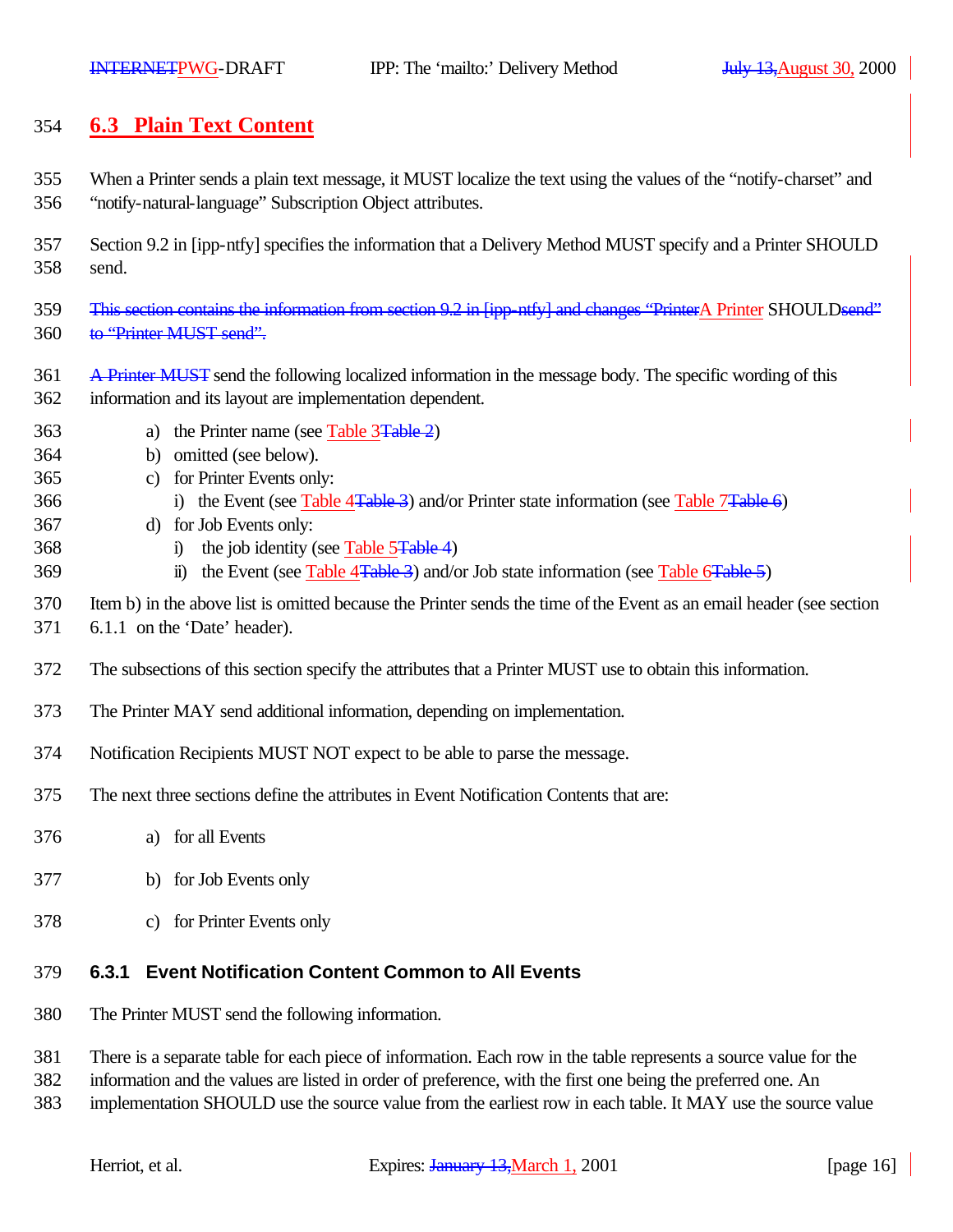| 384 | from another row instead, or it MAY combine the source values from several rows. An implementation is free to |
|-----|---------------------------------------------------------------------------------------------------------------|
| 385 | determine the best way to present this information.                                                           |

- The tables in this section and following sections contain the following columns for each piece of information:
- a) **Source of Value:** the name of the attribute that supplies the value for the Event Notification
- b)**Sends:** if the Printer supports the value (column 1) on the Source Object (column 3) the Delivery Method MUST specify
- **MUST:** that the Printer MUST send the value.
- **SHOULD:** either that the Printer MUST send the value or that the value is incompatible with the Delivery Method.
- b) **MAY:** that the Printer MUST, SHOULD, MAY, MUST NOT, SHOULD NOT, or NEED NOT send the value. The Delivery Method specifies the level of conformance for the Printer.
- **MAY:** this is the only value used in the tables. It means that the Printer OPTIONALLY sends this value. However, , the Printer SHOULD use at least one value from each table
- c) **Source Object:** the object from which the source value comes.
- In all tables of this section, all rows contain a "MAY" in order to state that the Delivery Method specifies the conformance.

400 Table 3Table 2 lists the source of the information for the Printer Name. The "printer-name" is more user-friendly

unless the Notification Recipient is in a place where the Printer name is not meaningful. For example, an

implementation could have the intelligence to send the value of the "printer-name" attribute to a Notification

Recipient that can access the Printer via value of the "printer-name" attribute and otherwise send the value of the

- "notify-printer-uri" attribute.
- 

#### **Table 3 – Printer Name in Event Notification Content**

| <b>Source Value</b>          | <b>Sends</b> | <b>Source Object</b> |
|------------------------------|--------------|----------------------|
| printer-name (name( $127$ )) | <b>MAY</b>   | Printer              |
| notify-printer-uri (uri)     | <b>MAY</b>   | Subscription         |

| 407 | Table 4 <del>Table 3</del> lists the source of the information for the Event name. A Printer MAY combine this information |
|-----|---------------------------------------------------------------------------------------------------------------------------|
| 408 | with state information described for Jobs in Table 6 Fable 5 or for Printers in Table 7 Fable 6.                          |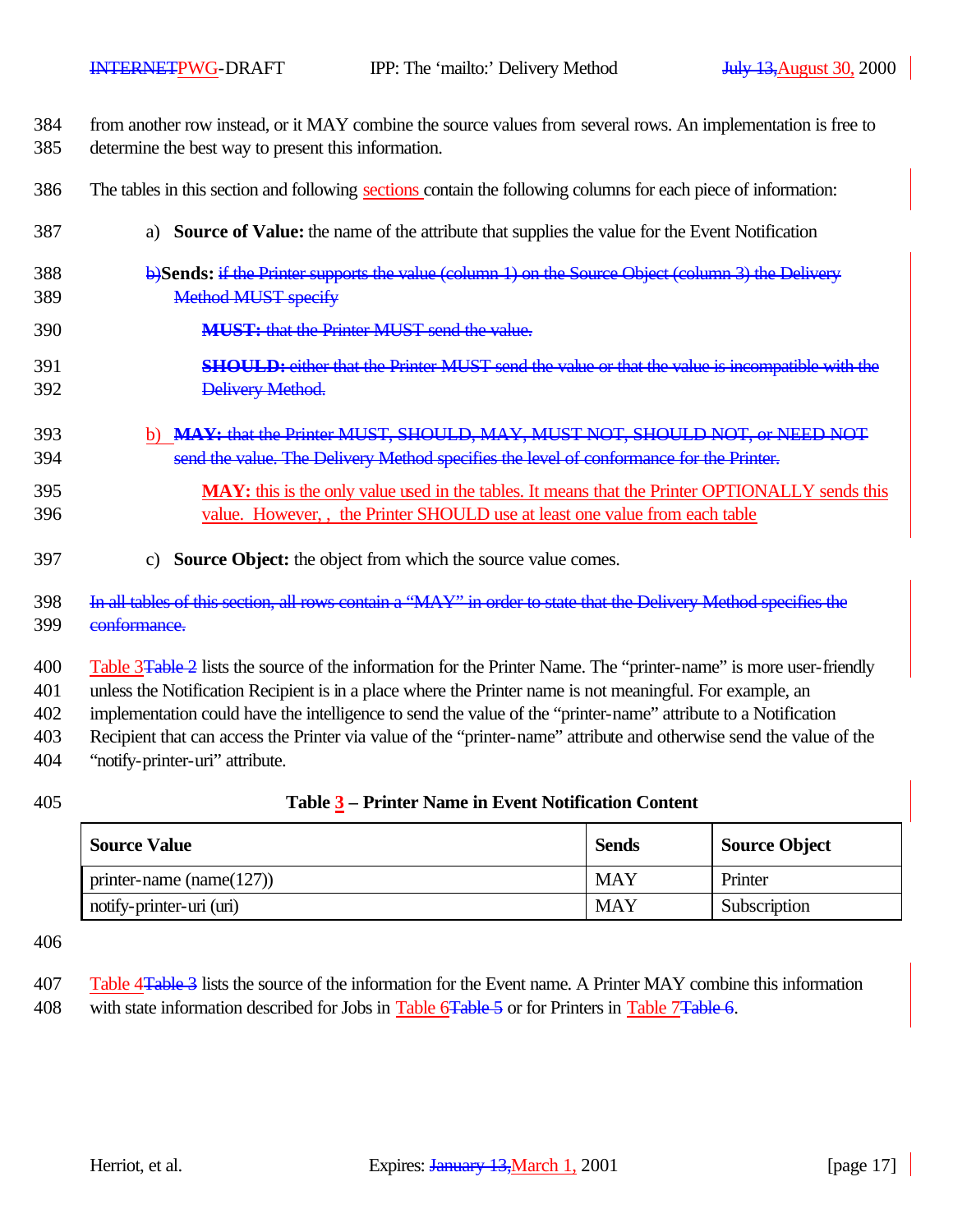#### 409 **Table 4 – Event Name in Event Notification Content**

| <b>Source Value</b>                     | <b>Sends</b> | <b>Source Object</b> |
|-----------------------------------------|--------------|----------------------|
| notify-subscribed-event (type2 keyword) | <b>MAY</b>   | Subscription         |

410

### 411 **6.3.2 Additional Event Notification Content for Job Events**

412 This section lists the source of the additional information that a Printer MUST send for Job Events.

413 Table 5Table 4 lists the source of the information for the job name. The "job-name" is likely more meaningful to a 414 user than "job-id".

#### 415 **Table 5 – Job Name in Event Notification Content**

| <b>Source Value</b>           | <b>Sends</b> | <b>Source Object</b> |
|-------------------------------|--------------|----------------------|
| job-name (name(MAX))          | MAY          | Job                  |
| $job-id$ (integer $(1:MAX)$ ) | <b>MAY</b>   | Job                  |

416

- 417 Table 6Table 5 lists the source of the information for the job-state. If a Printer supports the "job-state-message"
- 418 and "job-detailed-state-message" attributes, it SHOULD use those attributes for the job state information,
- 419 otherwise, it should fabricate such information from the "job-state" and "job-state-reasons". For some Events, a
- 420 Printer MAY combine this information with Event information.

### 421 **Table 6 – Job State in Event Notification Content**

| <b>Source Value</b>                             | <b>Sends</b> | Source Object |
|-------------------------------------------------|--------------|---------------|
| job-state-message (text(MAX))                   | <b>MAY</b>   | Job           |
| job-detailed-status-messages (1setOf text(MAX)) | <b>MAY</b>   | Job           |
| job-state (type1 enum)                          | <b>MAY</b>   | Job           |
| job-state-reasons (1setOf type2 keyword)        | <b>MAY</b>   | Job           |

### 422 **6.3.3 Additional Event Notification Content for Printer Events**

423 This section lists the source of the additional information that a Printer MUST send for Printer Events.

424 Table 7Table 6 lists the source of the information for the printer-state. If a Printer supports the "printer-state-

425 message", it SHOULD use that attribute for the job state information, otherwise it SHOULD fabricate such

426 information from the "printer-state" and "printer-state-reasons". For some Events, a Printer MAY combine this

427 information with Event information.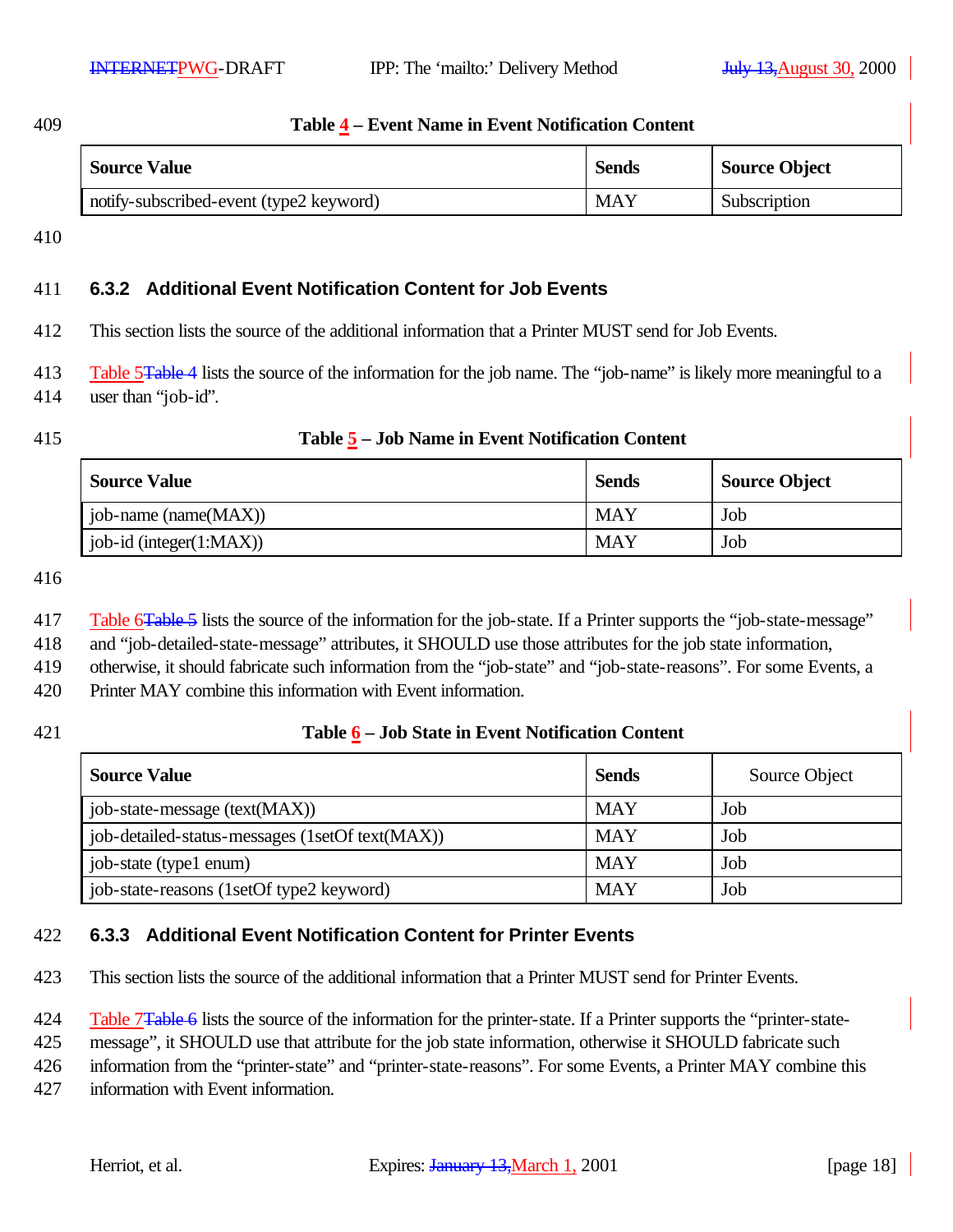| 28 |  |  |
|----|--|--|
|    |  |  |

#### 428 **Table 7 – Printer State in Event Notification Content**

| <b>Source Value</b>                          | <b>Sends</b> | <b>Source Object</b> |
|----------------------------------------------|--------------|----------------------|
| printer-state-message (text(MAX))            | <b>MAY</b>   | Printer              |
| printer-state (type1 enum)                   | <b>MAY</b>   | Printer              |
| printer-state-reasons (1setOf type2 keyword) | <b>MAY</b>   | Printer              |
| printer-is-accepting-jobs (boolean)          | <b>MAY</b>   | Printer              |

## 429 **6.4 Machine Consumable Content**

- 430 The body part of a Machine Consumable content is the same as the message body of a Send-Notifications request
- 431 for the indp Delivery Method, except that the value of the "request-id" attribute doesn't matter because the
- 432 Notification Recipient doesn't send a response. See section 9.1.1 of [ipp-indp].

### 433 **6.5 Examples**

434 This section contains three examples. One is a Job Event and the other two are Printer Events, the latter in Danish.

- 435 A Printer implementation NEED NOT generate Event Notification content that is identical or even similar to these
- 436 examples. In fact it would be unfortunate if every implementation copied these example as is. These examples
- 437 merely show some possibilities and are not necessarily the best way to convey information about an Event.

### 438 **6.5.1 Job Event Example**

439 This section contains an example of an Event Notification of a Job Event.

440 A Subscribing Client Mike Jones (who works for xyz Corp.) performs a Subscription Creation Operation as part

441 of the Print-Job operation on Printer "ipp://tiger@abc.com". Mike Jones specifies that the "job-name" is

442 "financials". Mike is printing the Job for Bill Smith at abc Corp. The Subscription Object then has the following

443 attributes:

| <b>Attribute Name</b>   | <b>Attribute Value</b> |
|-------------------------|------------------------|
| notify-recipient-uri    | mailto:bsmith@abc.com  |
| notify-events           | job-completed          |
| notify-user-data        | mjones@xyz.com         |
| notify-mailto-text-only | true                   |
| notify-mailto-report    | false                  |
| notify-charset          | us-ascii               |
| notify-natural-language | en-us                  |
| notify-subscription-id  | 35692                  |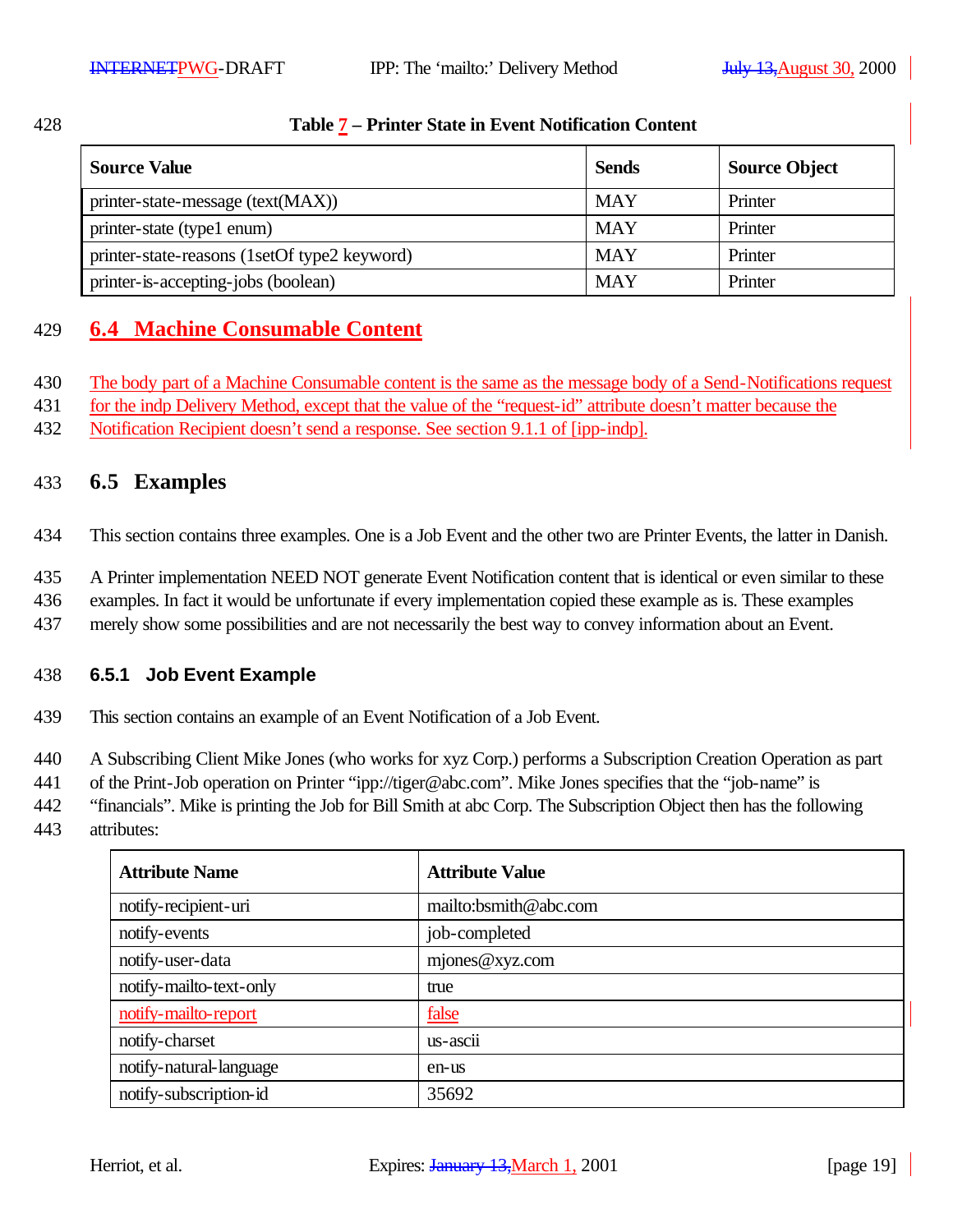| <b>Attribute Name</b>       | <b>Attribute Value</b> |
|-----------------------------|------------------------|
| notify-sequence-number      | U                      |
| notify-printer-up-time      | 34593                  |
| notify-printer-uri          | ipp://tiger@abc.com    |
| notify-job-id               | 345                    |
| notify-subscriber-user-name | mjones                 |

444 When the Job completes, the Printer generates and sends the following email message:

| 445 | Date: 17 Jul 00 1632 PDT                              |
|-----|-------------------------------------------------------|
| 446 | From: tiger <printadmin@abc.com></printadmin@abc.com> |
| 447 | Subject: print job: 'financials' completed            |
| 448 | Sender: mjones@xyz.com                                |
| 449 | Reply-to: mjones@xyz.com                              |
| 450 | To: bsmith@abc.com                                    |
| 451 | Content-type: text/plain                              |
| 452 |                                                       |
| 453 | printer: tiger                                        |
| 454 | job: financials                                       |
| 455 | job-state: completed                                  |
|     |                                                       |

456 The reader should note that the phrases are not identical to IPP keywords. They have been localized to English.

#### 457 **6.5.2 Printer Event Example**

458 This section contains an example of an Event Notification of a Printer Event.

459 A Subscribing Client Peter Williams, a Printer admin, performs a Create-Printer-Subscriptions operation on Printer

460 "ipp://tiger@abc.com". The Subscription Object then has the following attributes:

| <b>Attribute Name</b>        | <b>Attribute Value</b>   |
|------------------------------|--------------------------|
| notify-recipient-uri         | mailto:pwilliams@abc.com |
| notify-events                | printer-state-changed    |
| notify-mailto-text-only      | true                     |
| notify-mailto-report         | false                    |
| notify-charset               | us-ascii                 |
| notify-natural-language      | en-us                    |
| notify-subscription-id       | 4623                     |
| notify-sequence-number       | $\overline{0}$           |
| notify-printer-uptime        | 23002                    |
| notify-printer-uri           | ipp://tiger@abc.com      |
| notify-lease-expiration-time | $\overline{0}$           |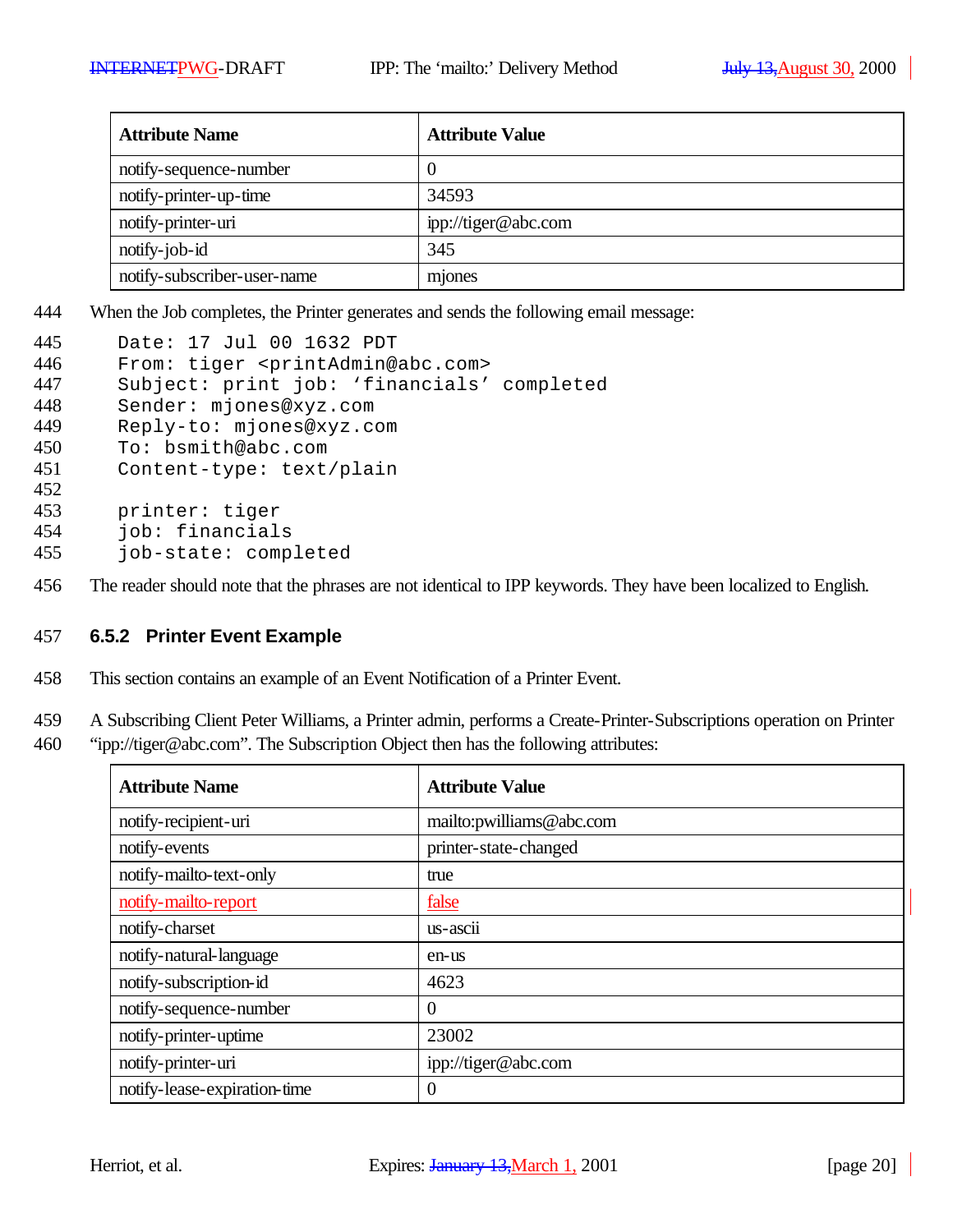| <b>Attribute Name</b>       | <b>Attribute Value</b> |
|-----------------------------|------------------------|
| notify-subscriber-user-name | pwilliams              |

When the Printer jams, the Printer generates and sends the following email message:

| 462        | Date: 29 Aug 00 0832 PDT                                                                                        |
|------------|-----------------------------------------------------------------------------------------------------------------|
| 463        | From: tiger <printadmin@abc.com></printadmin@abc.com>                                                           |
| 464        | Subject: printer: 'tiger' has stopped                                                                           |
| 465        | To: pwilliams@abc.com                                                                                           |
| 466        | Content-type: text/plain                                                                                        |
| 467        |                                                                                                                 |
| 468        | Printer tiger has stopped with a paper jam.                                                                     |
| 469        |                                                                                                                 |
| 470        | The reader should note that the phrases are not identical to IPP keywords. They have been localized to English. |
| 471        | 6.5.3 Printer Event Example with a Report                                                                       |
|            |                                                                                                                 |
| 472        | This section is identical to the preceding example except that the "notify-mailto-report" attribute is 'true'.  |
| 473        | When the Printer jams, the Printer generates and sends the following email message.                             |
| 474        | The Machine Consumable body part below is represented in a symbolic manner with the following characteristics:  |
| 475        | a) Fields that specify length of the following attribute name or value are not shown                            |
| 476        | b) Other binary data is enclosed in angle brackets with the symbolic name or 2 hex-digits per octet.            |
| 477        | Commas separate fields when an angle bracket is not present to delimit fields.<br>$\mathbf{c}$ )                |
| 478        | d) The ' $\iff$ ' mean empty octet-string                                                                       |
| 479        | e) Comments occur between the "; and the end of the line.                                                       |
|            |                                                                                                                 |
| 480        | Date: 29 Aug 00 0832 PDT                                                                                        |
| 481        | From: tiger <printadmin@abc.com></printadmin@abc.com>                                                           |
| 482        | Subject: printer: 'tiger' has stopped                                                                           |
| 483        | To: pwilliams@abc.com                                                                                           |
| 484<br>485 | Content-type: multipart/report;                                                                                 |
| 486        | boundary="simpleBoundary",                                                                                      |
| 487        | report-type=application/ipp,                                                                                    |
| 488        | report-content=ipp-notify                                                                                       |
| 489        | --simpleBoundary                                                                                                |
| 490        | Content-Type: text/plain                                                                                        |
| 491        |                                                                                                                 |
| 492        | Printer tiger has stopped with a paper jam.                                                                     |
| 493        | --simpleBoundary                                                                                                |
| 494        | Content-Type: application/ipp                                                                                   |
| 495        |                                                                                                                 |

<0101> ; Version 1.1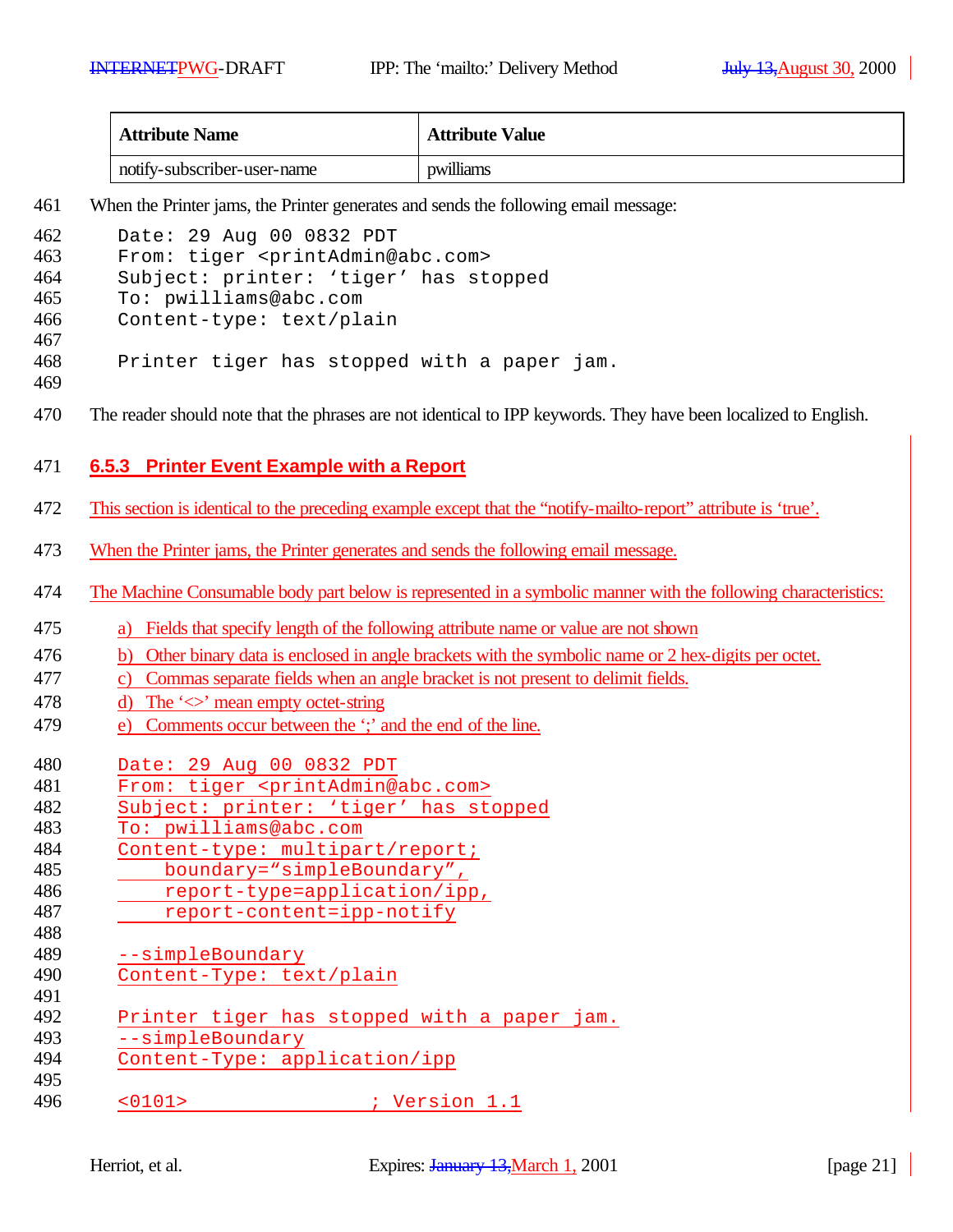| <001D>                                              | ; operation Send-Notifications                                                          |
|-----------------------------------------------------|-----------------------------------------------------------------------------------------|
| <00000000                                           | request-id                                                                              |
|                                                     | <operation-attributes> ; tag for operations attributes</operation-attributes>           |
|                                                     | the 2 lines below contain a syntax type,                                                |
|                                                     | an attribute name and an attribute value                                                |
|                                                     | <charset>attributes-charset, us-ascii</charset>                                         |
|                                                     | <natural-language>attributes-natural-language, en-us</natural-language>                 |
|                                                     | <event-notification> ; tag for Event-Notification Attributes Group</event-notification> |
|                                                     | each line below contains a syntax type,                                                 |
|                                                     | an attribute name and an attribute value                                                |
|                                                     | <integer>notify-subscription-id&lt;123&gt;</integer>                                    |
| <uri>notify-printer-uri, tiger</uri>                |                                                                                         |
|                                                     | <keyword>notify-subscribed-event, printer-stopped</keyword>                             |
| <integer>printer-uptime&lt;12345&gt;</integer>      |                                                                                         |
| <integer>notify-sequence-number&lt;48&gt;</integer> |                                                                                         |
| <charset>notify-charset,us-ascii</charset>          |                                                                                         |
|                                                     | <natural-language>notify-subscribed-event, en-us</natural-language>                     |
|                                                     | <octet-string>notify-subscribed-event&lt;&gt;</octet-string>                            |
|                                                     | <text>notify-text, Printer tiger has stopped with a paper jam.</text>                   |
| <enum>printer-state<stopped></stopped></enum>       |                                                                                         |
|                                                     | <keyword, media-jam<="" printer-state-reasons,="" td=""></keyword,>                     |
|                                                     | <boolean>printer-is-accepting-jobs<true></true></boolean>                               |
|                                                     | <end-of-attributes> ; end of attribute tag</end-of-attributes>                          |

### **6.5.4 Printer Event Example (localized to Danish)**

This section contains an example of an Event Notification of a Printer Event localized to Danish.

A Subscribing Client Per Jensen, a Printer admin, performs a a Create-Printer-Subscriptions operation on Printer

"ipp://tiger@def.dk". The Subscription Object then has the following attributes:

| <b>Attribute Name</b>   | <b>Attribute Value</b> |
|-------------------------|------------------------|
| notify-recipient-uri    | mailto: pjensen@def.dk |
| notify-events           | printer-state-changed  |
| notify-mailto-text-only | true                   |
| notify-mailto-report    | false                  |
| notify-charset          | $utf-8$                |
| notify-natural-language | da                     |
| notify-subscription-id  | 50225                  |
| notify-sequence-number  | 0                      |
| notify-printer-uptime   | 53217                  |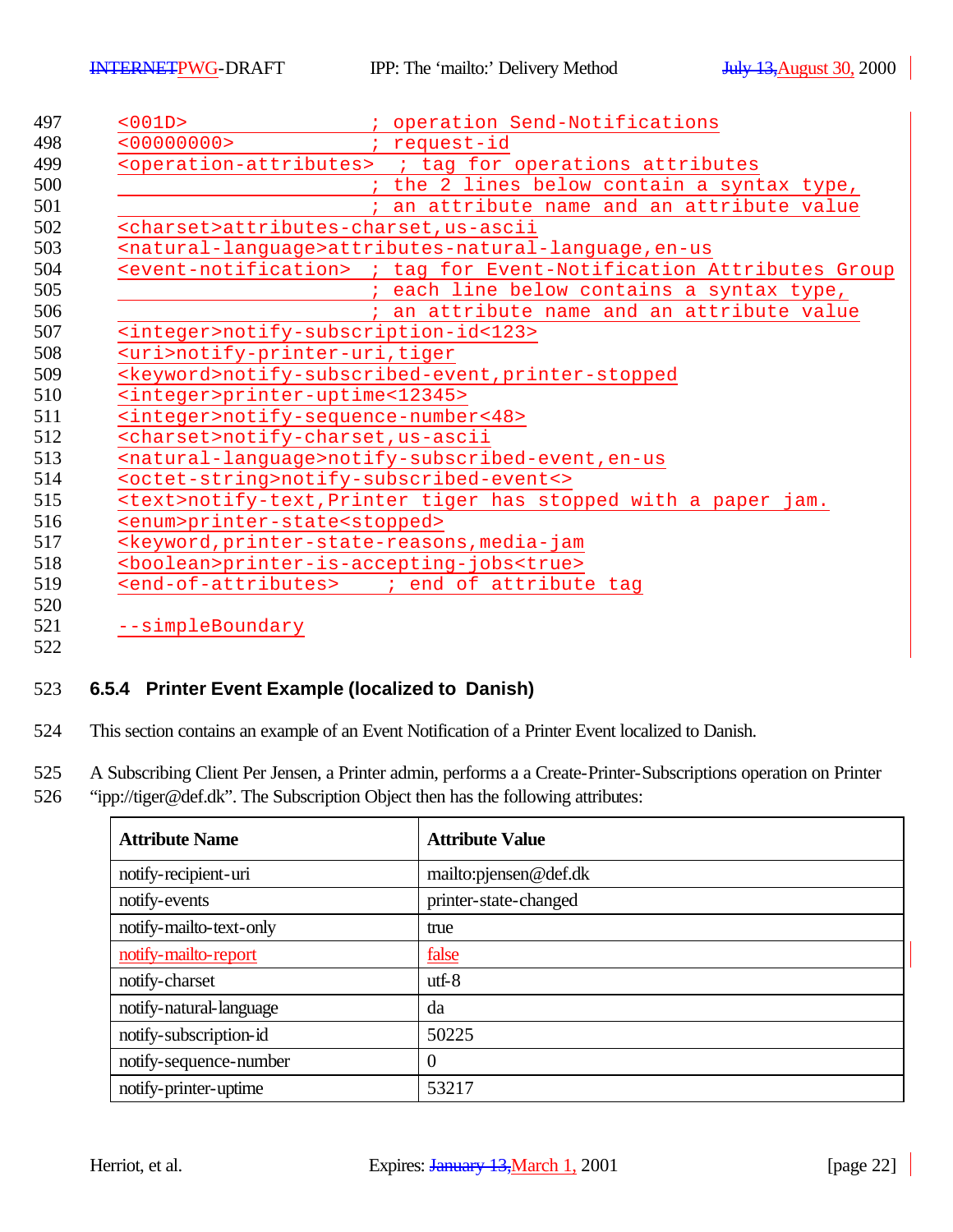| <b>Attribute Name</b>        | <b>Attribute Value</b> |
|------------------------------|------------------------|
| notify-printer-uri           | ipp://tiger@def.dk     |
| notify-lease-expiration-time |                        |
| notify-subscriber-user-name  | pensen                 |

When the Printer jams, the Printer generates and sends the following email message:

| 528 | Date: 29 Jan 00 0832 CET                  |
|-----|-------------------------------------------|
| 529 | From: tiger <admin@def.dk></admin@def.dk> |
| 530 | Subject: Printeren 'tiger' er standset    |
| 531 | To: pjensen@def.dk                        |
| 532 | Content-type: text/plain; charset=utf-8   |
| 533 |                                           |
| 534 | Printerens navn er 'tiger'.               |
| 535 | Printeren er standset.                    |
| 536 | Aarsagen er papir stop.                   |

### **7 Conformance Requirements**

- If the Printer supports the 'mailto' Delivery Method, the Printer MUST:
- 1. meet the conformance requirements defined in [ipp-ntfy].
- 540 2. support the "notify-mailto-text-only " Subscription Object attribute defined in section 5.1.1.
- 3. support the syntax for the "notify-recipient-uri" Subscription Object attribute defined in section 5.2.1
- 4. support the use for the "notify-user-data" Subscription Object attribute defined in section 5.2.2
- 5. support SMTP for sending Event Notifications.
- 6. support the 'text/plain' Content-Type for the message body.
- 545 7. support sending Event Notification via email with the content specified in section 5.1.25.2.

### **8 IANA Considerations**

 Because the 'mailto' URL scheme is already defined in a standards track document [RFC 2368] and registered with IANA, this document does not require anything further of IANA.

## **9 Internationalization Considerations**

- This Delivery Method presents no internationalization considerations beyond those covered in the [ipp-ntfy]
- document, and sections 6.1.3 and 6.2 of this document.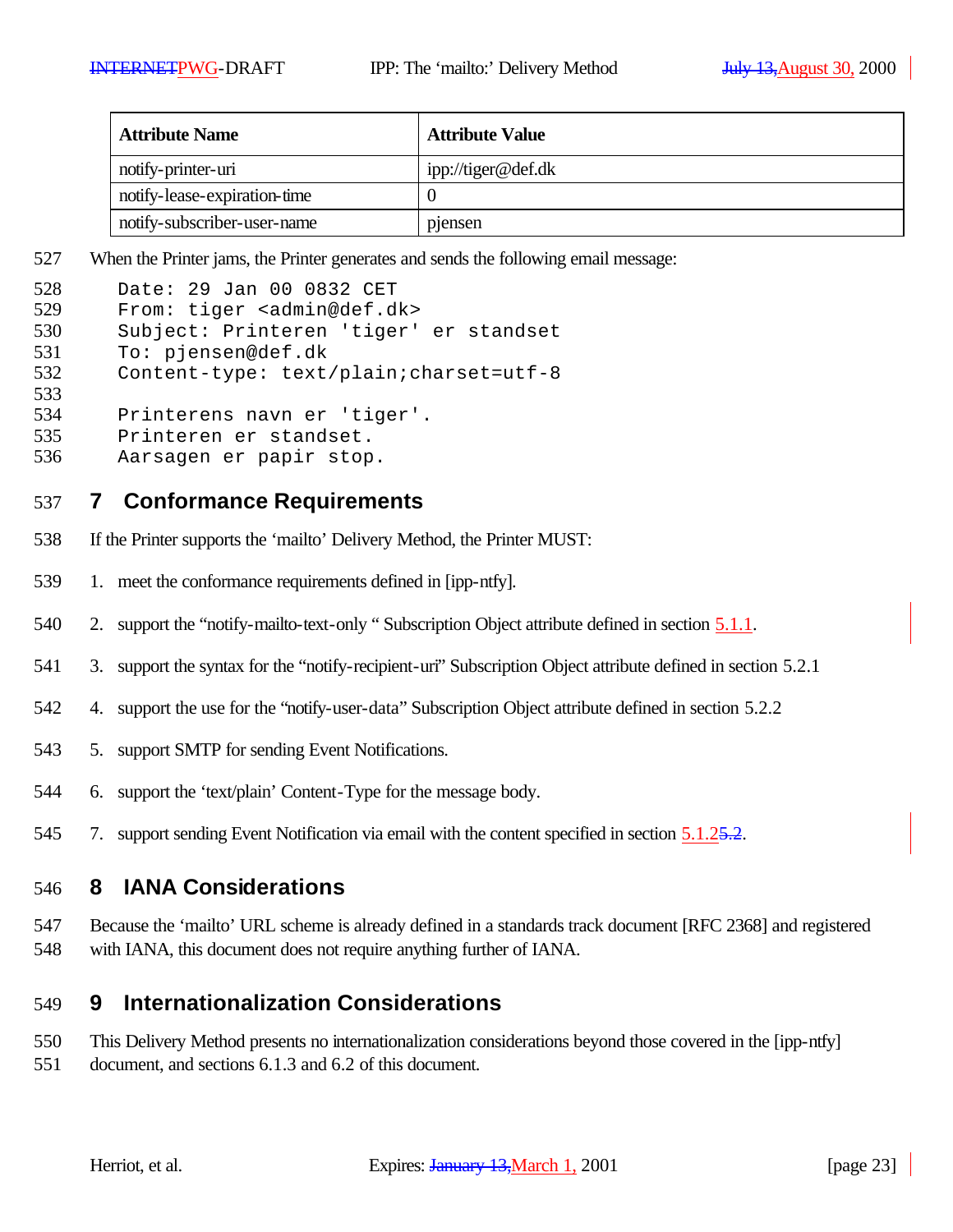The Notification Recipient is expected to present the email as received because the Printer does all necessary

localization to the Event Notification contents.

## **10 Security Considerations**

 The biggest security concern is that a Subscribing Client will cause unsolicited Event Notifications to be sent to third parties, potentially creating denial-of-service problems (i.e., spam). The problem is even worse if the third parties are distribution lists.

There exist scenarios where third party notification is required (see Scenario #2 and #3 in [ipp-not-req]). The fully

secure solution would require active agreement of all persons before they can become Notification Recipients.

However, requirement #9 in [ipp-req] ("There is no requirement for IPP Printer receiving the print request to

- validate the identity of an event recipient") argues against this. To minimize the risk, a Printer could disallow third
- party Notification Recipients (a traditional facsimile model).

The Delivery Method recommends that the Subscribing Client supply his or her email address as the value of the

"notify-user-data" attribute in the Subscription Creation Operation when the Notification Recipient is a third party.

To reduce the chance of spamming or identify the spammer, a Printer could disallow third party Notification

Recipients if the Subscribing Client doesn't supply the "notify-user-data" attribute with a valid email address.

Some firewall administrators prevent mail attachments from being accepted into their organizations because of the

- problem of the attachments containing computer viruses. The 'mailto' Delivery Method allows the Subscribing
- Client to request that the Content-Type of a message body be 'text/plain'.

# **11 References**

- [ipp-iig]
- Hastings, T., Manros, C., Kugler, K, Holst H., Zehler, P., "Internet Printing Protocol/1.1: draft-ietf-ipp-implementers-guide-v11-01.txt, work in progress, May 9, 2000

## [ipp-indp]

 Parra, H., Hastings, T., "IPP: The 'indp' Notification Delivery Method and Protocol 1.0", <draft-ietf-ipp-**indp-method-03.txt>**, August 29, 2000.

[ipp-mod]

 R. deBry, T. Hastings, R. Herriot, S. Isaacson, P. Powell, "Internet Printing Protocol/1.0: Model and 579 Semantics", <draft-ietf-ipp-model-v11-07.txt>, May 22, 2000. <draft-ietf-ipp-model-v11-06.txt>, March 580 1, 2000.

[ipp-ntfy]

582 Herriot, R., Hastings, T., Isaacson, S., Martin, J., deBry, R., Hastings, T., Shepherd, M., Bergman, R., "Internet Printing Protocol/1.1: IPP Event Notification Specification", <draft-ietf-ipp-not-spec-04.txt>, **July 13, August 30, 2000.**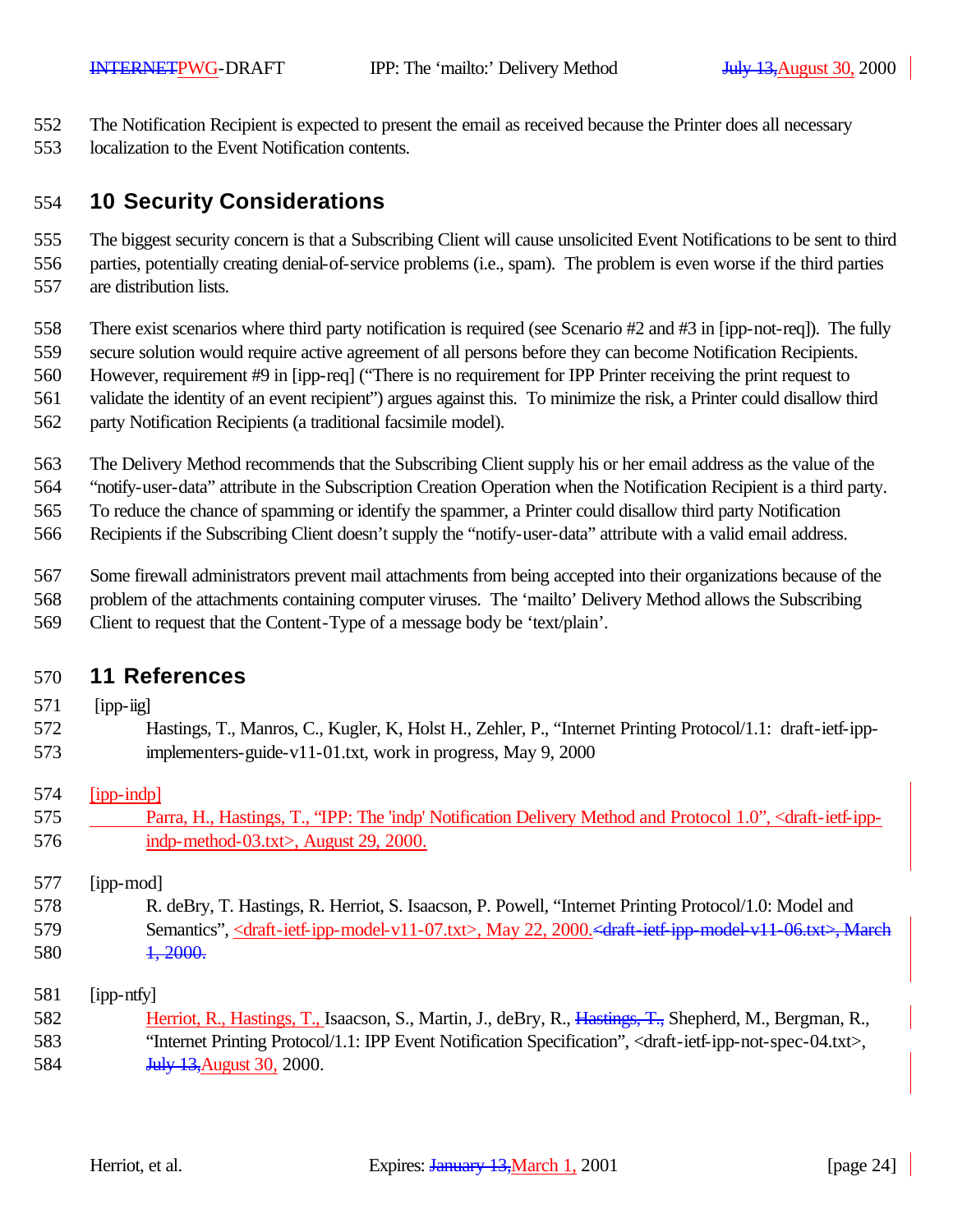| 585        | [ipp-pro]                                                                                                                                                                         |
|------------|-----------------------------------------------------------------------------------------------------------------------------------------------------------------------------------|
| 586        | Herriot, R., Butler, S., Moore, P., Tuner, R., "Internet Printing Protocol/1.1: Encoding and Transport",                                                                          |
| 587        | draft-ietf-ipp-protocol-v11-05.txt, March-1,draft-ietf-ipp-protocol-v11-06.txt, May 20, 2000.                                                                                     |
| 588        | [RFC821]                                                                                                                                                                          |
| 589        | Jonathan B. Postel, "Simple Mail Transfer Protocol", RFC 821, August, 1982.                                                                                                       |
| 590        | [RFC822]                                                                                                                                                                          |
| 591<br>592 | David H. Crocker, "Standard For The Format Of ARPA Internet Text Messages", RFC 822, August 13,<br>1982.                                                                          |
| 593        | [RFC1341]                                                                                                                                                                         |
| 594<br>595 | N. Borenstein, N. Freed, "MIME (Multipurpose Internet Mail Extensions): Mechanisms for Specifying and<br>Describing the Format of Internet Message Bodies", RFC 1341, June, 1992. |
| 596        | [RFC1521]                                                                                                                                                                         |
| 597        | N. Borenstein, N. Freed, "MIME (Multipurpose Internet Mail Extensions) Part One: Mechanisms for                                                                                   |
| 598        | Specifying and Describing the Format of Internet Message Bodies", RFC 1521, September 1993.                                                                                       |
| 599        | [RFC1891]                                                                                                                                                                         |
| 600        | K. Moore, "SMTP Service Extension for Delivery Status Notifications", RFC 1891, January 1996                                                                                      |
| 601        | [RFC2026]                                                                                                                                                                         |
| 602        | S. Bradner, "The Internet Standards Process -- Revision 3", RFC 2026, October 1996.                                                                                               |
| 603        | [RFC2046]                                                                                                                                                                         |
| 604<br>605 | R. Fielding, J. Gettys, J. Mogul, H. Frystyk, L. Masinter, P. Leach, T. Berners-Lee, "Hypertext Transfer<br>Protocol - HTTP/1.1", RFC 2616, June 1999.                            |
| 606        | [RFC2368]                                                                                                                                                                         |
| 607        | P. Hoffman, L. Masinter, J. Zawinski, "The mailto URL scheme", RFC 2616, July 1998.                                                                                               |
| 608        | [RFC2616]                                                                                                                                                                         |
| 609        | R. Fielding, J. Gettys, J. Mogul, H. Frystyk, L. Masinter, P. Leach, T. Berners-Lee, "Hypertext Transfer                                                                          |
| 610        | Protocol - HTTP/1.1", RFC 2616, June 1999.                                                                                                                                        |
| 611        | [RFC2633]                                                                                                                                                                         |
| 612        | B. Ramsdell, "S/MIME Version 3 Message Specification", RFC 2633, June 1999.                                                                                                       |
| 613        | <b>12 Author's Addresses</b>                                                                                                                                                      |
| 614        |                                                                                                                                                                                   |
|            |                                                                                                                                                                                   |

- Robert Herriot
- Xerox Corporation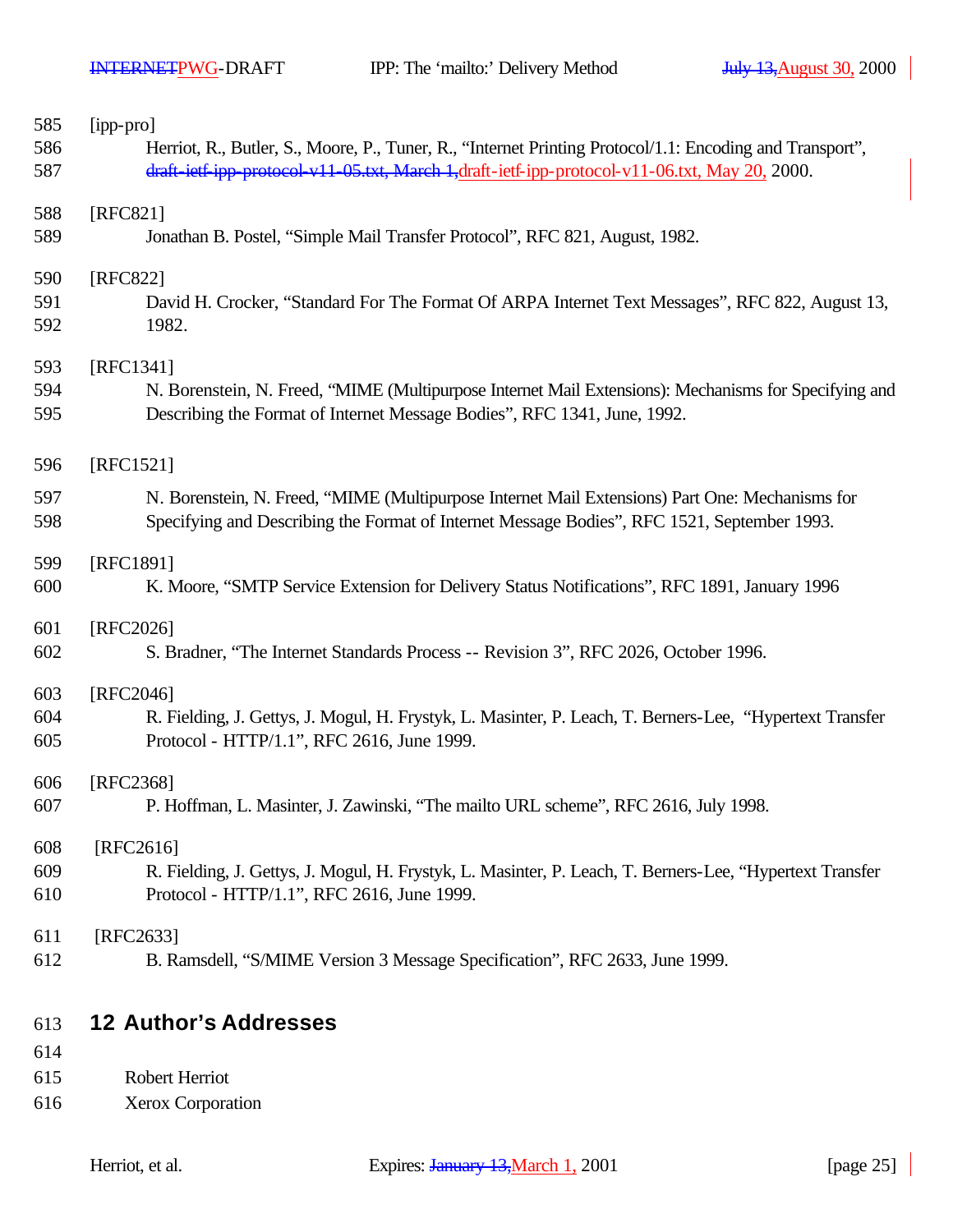| 617      | 3400 Hillview Ave., Bldg #1                                                        |
|----------|------------------------------------------------------------------------------------|
| 618      | Palo Alto, CA 94304                                                                |
| 619      |                                                                                    |
| 620      | Phone: 650-813-7696                                                                |
| 621      | Fax: 650-813-6860                                                                  |
| 622      | Email: robert.herriot@pahv.xerox.com                                               |
| 623      |                                                                                    |
| 624      | Henrik Holst                                                                       |
| 625      | i-data international a/s                                                           |
| 626      | Vadstrupvej 35-43                                                                  |
| 627      | 2880 Bagsvaerd, Denmark                                                            |
| 628      |                                                                                    |
| 629      | Phone: $+454436-6000$                                                              |
| 630      | Fax: +45 4436-6111                                                                 |
| 631      | e-mail: hh@i-data.com                                                              |
| 632      |                                                                                    |
| 633      | <b>Tom Hastings</b>                                                                |
| 634      | Xerox Corporation                                                                  |
| 635      | 737 Hawaii St. ESAE 231                                                            |
| 636      | El Segundo, CA 90245                                                               |
| 637      |                                                                                    |
| 638      | Phone: 310-333-6413                                                                |
| 639      | Fax: 310-333-5514                                                                  |
| 640      | e-mail: hastings@cp10.es.xerox.com                                                 |
| 641      |                                                                                    |
| 642      | Carl-Uno Manros                                                                    |
| 643      | <b>Xerox Corporation</b>                                                           |
| 644      | 737 Hawaii St. ESAE 231                                                            |
| 645      | El Segundo, CA 90245                                                               |
| 646      |                                                                                    |
| 647      | Phone: 310-333-8273                                                                |
| 648      | Fax: 310-333-5514                                                                  |
| 649      | e-mail: manros@cp10.es.xerox.com                                                   |
| $  \sim$ | $\lambda$ $\lambda$ $\lambda$ $\lambda$ $\lambda$ $\lambda$<br>يمنه عمامات استحداث |

# **13 Full Copyright Statement**

Copyright (C) The Internet Society (2000). All Rights Reserved.

This document and translations of it may be copied and furnished to others, and derivative works that comment on

or otherwise explain it or assist in its implementation may be prepared, copied, published and distributed, in whole

or in part, without restriction of any kind, provided that the above copyright notice and this paragraph are included

on all such copies and derivative works. However, this document itself may not be modified in any way, such as

by removing the copyright notice or references to the Internet Society or other Internet organizations, except as